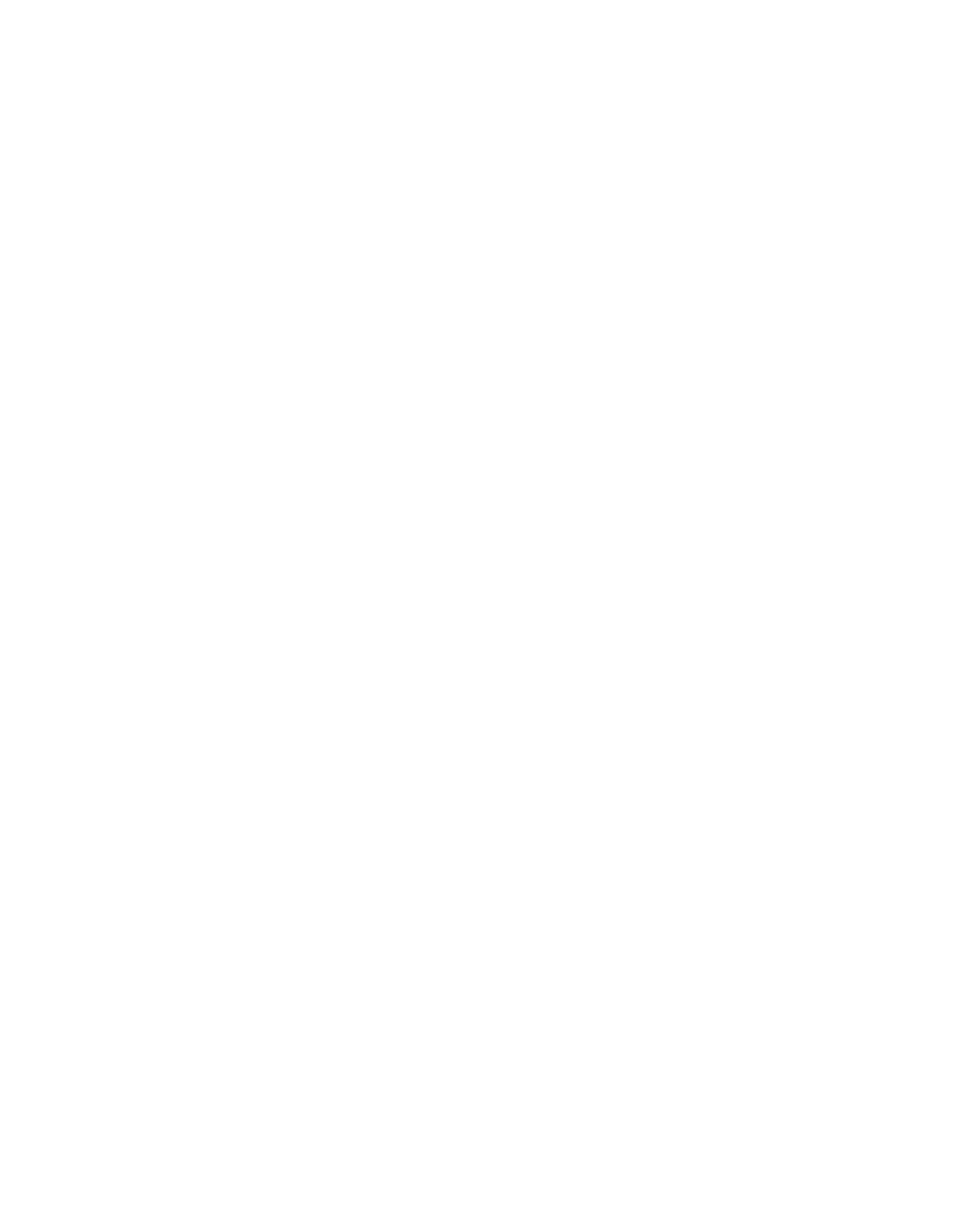## **APPENDIX A: SUMMARY OF PUBLIC COMMENT**

Many public comments were received by the town in the course of this planning project and were instrumental in shaping the contents and priorities of the 2009 Comprehensive Plan Update. Comments voiced at the series of public meetings that were held for the comprehensive plan project (see page 5 of this plan for a summary of all workshops and public meetings) were recorded as they were received at the meetings. Public comments were also received in writing, the majority via an email link on the comprehensive plan project website. All comments received were subsequently compiled into a series of lists, organized under three main topic areas: (1) Land Use, (2) Transportation, and (3) Parks, Recreation, Trails and Sidewalks. These "comment lists" were periodically updated throughout the course of the project, as additional comments were received, and posted on the project website for public viewing.

Specifically, the record of comments set forth below represents comments received from the beginning of the project through the presentation of the draft plan on June 17, 2009. Space constraints in the plan required that lengthier comments, particularly written comments, be condensed for inclusion in the plan. However, in such cases, every effort was made to retain the intent and message of the original comment.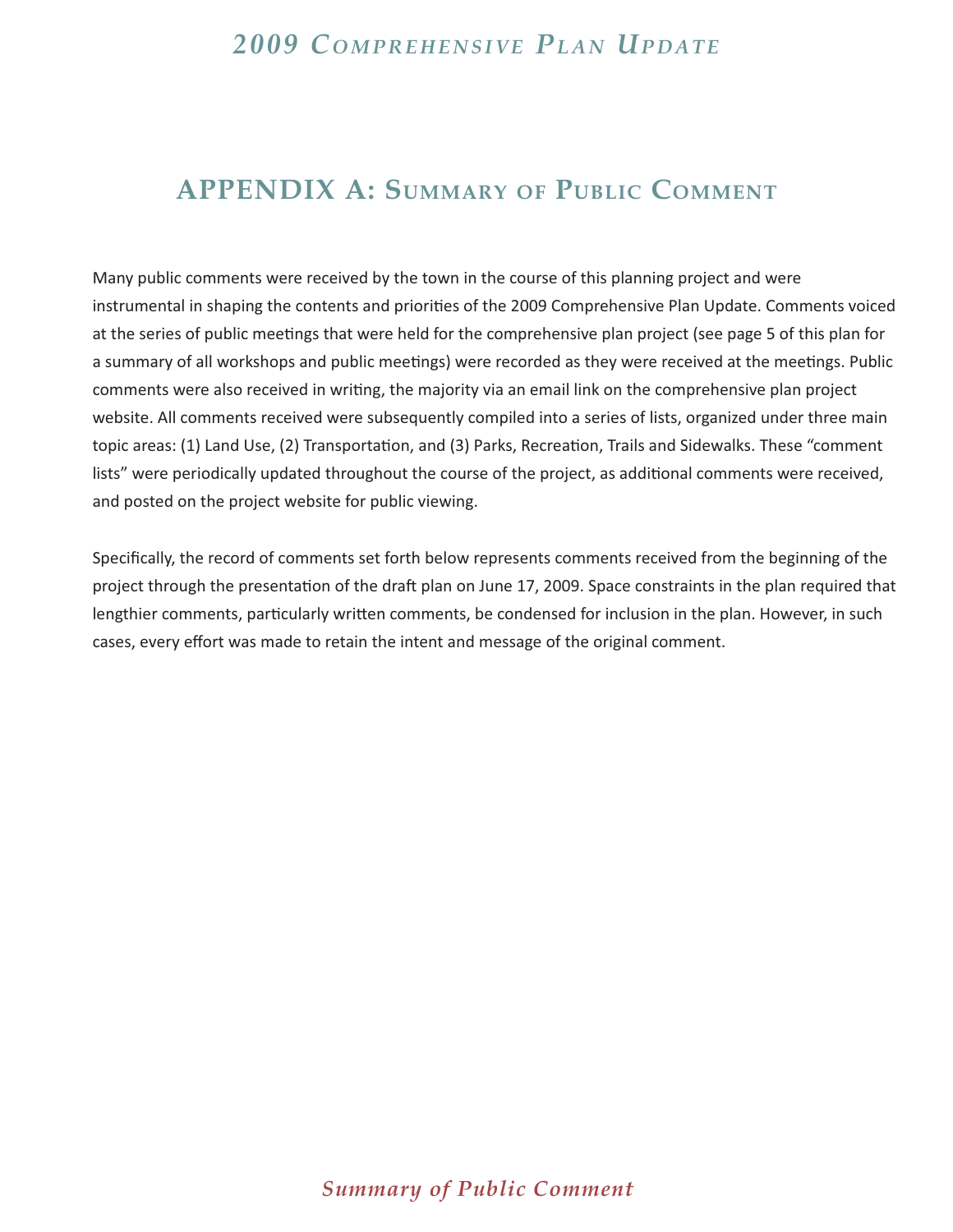## **Compiled Land Use & Zoning Comments**

*Accommodating/Managing Growth Pressures*

The character of existing residential neighborhoods is being threatened by infill development, in particular, the placement of new homes too close to existing homes.

It is important to preserve the town's historic structures and residences. Former agricultural structures could be preserved by allowing new uses to locate in such structures.

Historic preservation should be balanced with the ability to improve existing properties/structures.

The town should consider historic preservation districts to safeguard the character of unique and historic areas of town.

The plan should address ways for allowing/encouraging reinvestment in existing residential properties, while ensuring that the town's character is maintained.

Develop zoning that reduces the need for frequent variances. When variances are granted, ensure that they are in keeping with the character of the community.

Residential tear-downs & additions in the north end of town are a concern.

Re-subdivision of existing "already developed" lots is a concern.

Develop design guidelines for new trends in residential development.

Tear-downs/larger homes are an opportunity to improve existing housing stock.

What are the fiscal impacts/benefits of continuing to develop areas of town for new residential subdivisions? Is more commercial development needed to finance the town's future?

The town should look to understand where and why variances are being sought and make changes to the zoning that lessens the necessity for variances -- without compromising the desired character of the town.

Zoning should allow for flexibility for the adaptive reuse of historic structures and barns in the town as a means of preserving them.

Development densities permitted by zoning in some areas of Pittsford should be re-examined to bring them into better alignment with current real estate market realities.

"Undersized" lots in the Kilbourn/Alpine area may be unnecessarily creating situations where variances are needed. The zoning in these areas should be revisited, to ensure that it achieves community goals without unnecessary inconvenience to property owners wishing to improve their existing homes. Also, unnecessary variance applications take up town staff time and resources. Some of the lot size/variance issues with the zoning in Kilbourn/Alpine may be an unintended consequence of the AA zoning district -- a zoning district which was created, in part, to deal with limitations on home occupations.

## *Appendix A*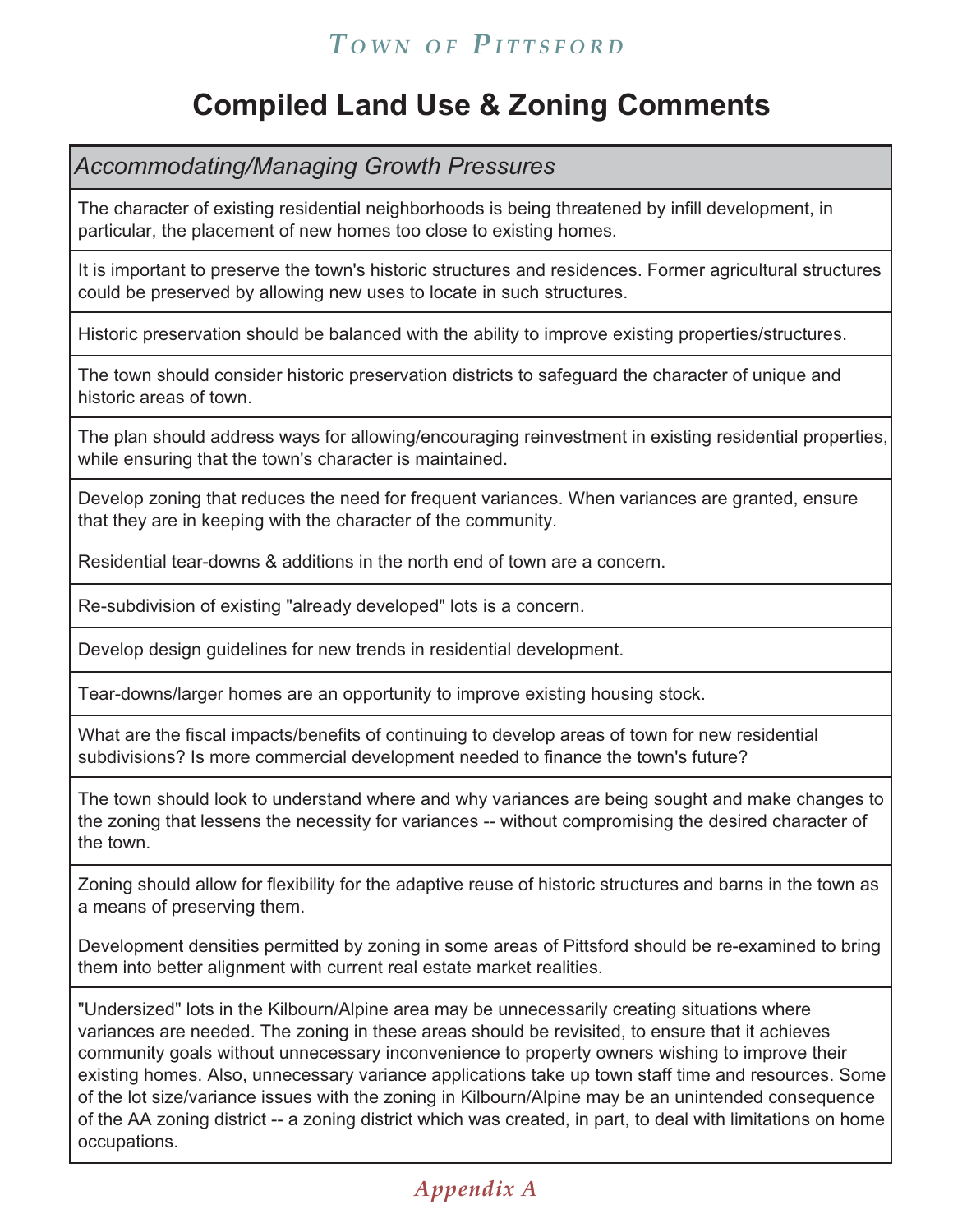#### *Accommodating/Managing Growth Pressures - cont.*

When variances are granted frequently and routinely, even for good cause, it weakens the integrity of the underlying zoning, especially in the eyes of the public.

The variance process has in some cases turned into a default process for giving the town the ability to provide input on residential expansions/improvements. However, this is not the intent of the variance process.

Subdivisions on smaller lots -- especially lots less than 10 acres in size -- can raise design and layout issues, such as awkwardly placed houses, etc.

A "hybrid code" that includes "form-based" standards -- i.e., looking at the form of new development, instead of just the use and minimum lot standards -- could be useful, particularly for areas of town where the form of development contributes to the unique character.

There is a gap between the town's code and the desired state of the town and particular neighborhoods.

The town should consider site plan approval for single family residential.

The planning board needs some clearer guidelines to fall back on, when considering applications. Where neighborhood identity/character is at stake, design guidelines and more customized zoning can give the planning board firmer ground on which to stand when it makes decisions.

The town should look at flexibility on adaptive re-use of historic structures, especially barns, many of which are in disrepair. The challenge is to arrive at solutions that are also acceptable to the surrounding neighborhoods in which the barns are located. In general, there is not a large market for the adaptive re-use of barns for residential purposes -- it takes a lot of money and a committed individual.

Establish a minimum lot size of .75 acres with a set back of 90 feet. Come visit Pittsford Knolls where the houses look different and the setback is 90 feet. 30 years ago, the architecture planning board required that no two houses look alike. Today, it appears that bigger homes are going onto smaller lots with the same look (vinyl siding). Yards are small, setbacks and lot sizes don't accommodate the size of the homes, etc.

How would incentive zoning work in Pittsford, and how have previous efforts to implement incentive zoning succeeded since the Pittsford 2000 plan?

The plan should consider the potential impacts of development on existing, undeveloped parcels in town, and plan to avoid negative impacts.

Now that the town is getting close to build out, should the town revisit the 50/50 zoning to use more of the remaining lands for development (housing, commercial)? Should the town also consider increasing densities in some areas?

The town should continue to work to protect its historic resources and buildings. It is important to protect resources and neighborhood character in *all* neighborhoods.

What are the growth pressures in Pittsford that the plan is attempting to address? Is the town pressured to grow in order to remain fiscally viable?

'Growing Pittsford Gracefully' should be the town's highest priority.

The 30 foot height restrictions for residential development in the town have benefitted the town by helping to preserve the character of Pittsford.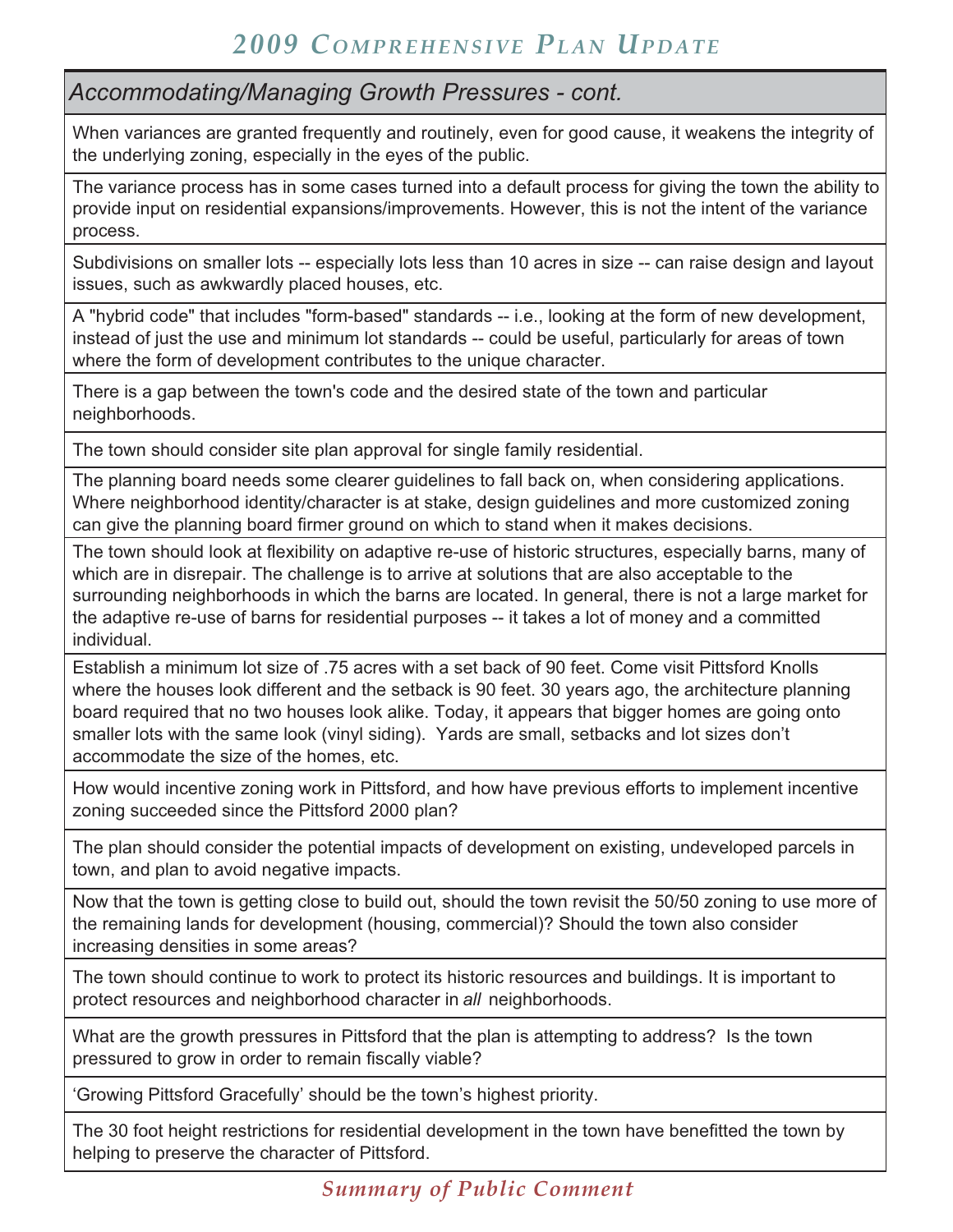*Open Space & Agriculture*

The integrity of the town's green spaces and old-growth trees should be protected.

The town's "50/50" zoning should be revisited. Issues to address include the over reliance on "unbuildable" lands for open space; the need for larger, contiguous open space; and ensuring that dedicated open space provides adequate buffering.

The town needs more green space, less government and lower taxes.

The town should continue utilizing "50/50" zoning to protect open space.

Use some protected open space to establish a community garden to raise organic fruits / vegetables.

Preservation of open space character continues to be a priority.

It is important that agricultural uses remain viable in the town.

Efforts should be made by the colleges to preserve open space on the campuses. Additional buffers between campus and non-campus areas may be warranted when there is an incompatibility in scale.

The town may want to look into expanding the 50-50 zoning into other areas of Pittsford.

The 50-50 zoning and the SRAA Zoning are good tools.

The Greenprint has worked well by providing identification of areas that the town wanted to keep as farmland or open space as well as providing the mechanism to acquire and preserve these lands.

New development and open space dedicated to the town should focus on the preservation of views, farms, and scenic and cultural uses that can be appreciated and viewed from public roads.

The town should preserve the integrity of the Lock 62 area. Redevelopment of the Wegmans site has incrementally encroached on this park resource.

The town should ensure that open space dedicated to the town as part of the 50-50 zoning be "good land" that has scenic and recreation qualities -- not just the "leftover" land that would not be developed anyway.

The town should continue to explore ways to augment the amount of permanently protected agricultural properties. The town still has large areas of agricultural lands and high quality soils that deserve protection and that, in addition to already protected Greenprint properties, could help Pittsford to be self-sufficient when it comes to feeding itself.

Long term maintenance of town owned Rural Conservation property, left to go wild? Mow every 5 yrs? Residents perception, residents seem to have very different ideas about how Rural Conservation lands should look, be used, accessed.

Concerns about resident encroachment onto private areas of Rural Conservation lands (sometimes they own it).

Concerns about resident encroachment onto town owned land and Rural Conservation land.

Re-examine our land use to make sure we don't tax the remaining farmers out of our town. Recall the great press about the sunflower field along Calkins.

We need to be very cautious about residential encroachment on the beautiful fields of Pittsford.

50/50 lands, once in a conservation easement, should be overseen by a land trust.

Promote local farm stands and farmers markets as this provides a needed boost for local growers as well as a necessary connection to the good earth as we continue to move farther and farther from the reality of where things come from or how food reaches our table.

If we are not already doing so, we should get a return from our open spaces either in the form of land/crop rental or the harvesting of timber.

Make sure the farmers using the town property to raise crops are putting the essential nutrients back into the soil to maintain this valuable farm land. I notice that some property is used for corn year after year without having a cover crop and get a bit worried.

Should the 50/50 program be adjusted to improve results? One example given is that some areas where 50/50 zoning would apply are still viable for farming. Less developed land and preserved farms could reduce traffic impacts.

Replace fallen trees in residential areas and on publically owned land.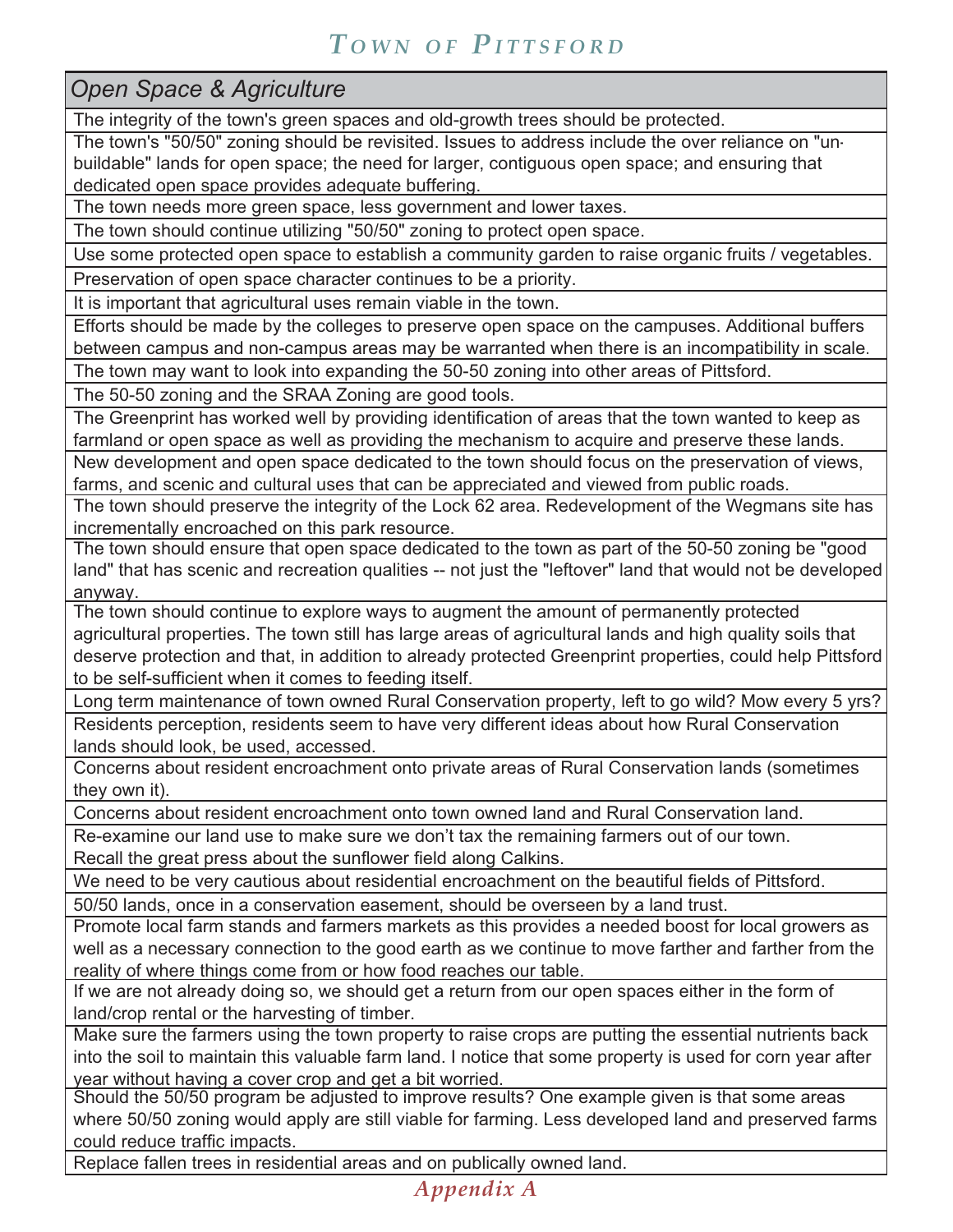#### *Areas of Land Use Concern & Potential*

The town's tax base may be overly reliant on residential. The plan should investigate whether there is room for more office and commercial land use in town.

The Russo gravel pit is a prime redevelopment opportunity that should be explored in the plan.

The plan should address the future use and development of 3750 Monroe Avenue (Veramark/Singer).

Small scale commercial uses (neighborhood stores/services) should be part of the Monroe Avenue land use mix.

There should be opportunities for limited commercial development in the southern part of town, such as a neighborhood convenience store.

The Linden Avenue area should be enhanced.

There is a lack of convenient office space in the town.

The Monoco Oil site is an issue for the town but also represents a good redevelopment opportunity

The land behind the Veramark building is a good re-development site

Town colleges are reaching "build-out". Where and how should they expand?

The town should address and/or limit student housing, perhaps by limiting the number of non-related people living together, similar to what has been done in the Village of Brockport. Public drunkenness in areas where students live can be a problem.

The Veramark property could be a good location for a community center.

The plan should address potential re-use/redevelopment of the Russo gravel pit.

The plan should address the Linden Avenue area.

Monroe Avenue Transition Zone (MATZ) is working well and should be preserved. It has helped to preserve trees and a buffer between the village and the commercial uses to the north/west of French Road. Additionally, the MATZ has created a distinctive gateway between the village and the commercial areas along Monroe Avenue.

The use of cul-de-sacs is good in some areas because it provides for quiet and safety.

The town should "articulate a vision" for the Veramark property (3750 Monroe Ave).

The zoning in the MATZ should allow for a property owner to make improvements to their commercial property.

Some commercial vehicles are being parked in residential areas and are acting as unapproved signs for commercial businesses.

The amount of traffic and parking at group homes in some residential neighborhoods impacts the safety and quality of life for neighborhood residents.

There should be an expanded scope of home occupations allowed in the town to accommodate the recent lifestyle changes that technology has wrought.

The town should look at the impacts of various home occupations and activities to limit those that have a negative impact on neighborhoods, while allowing those that can be accommodated with little or no impact.

*Summary of Public Comment*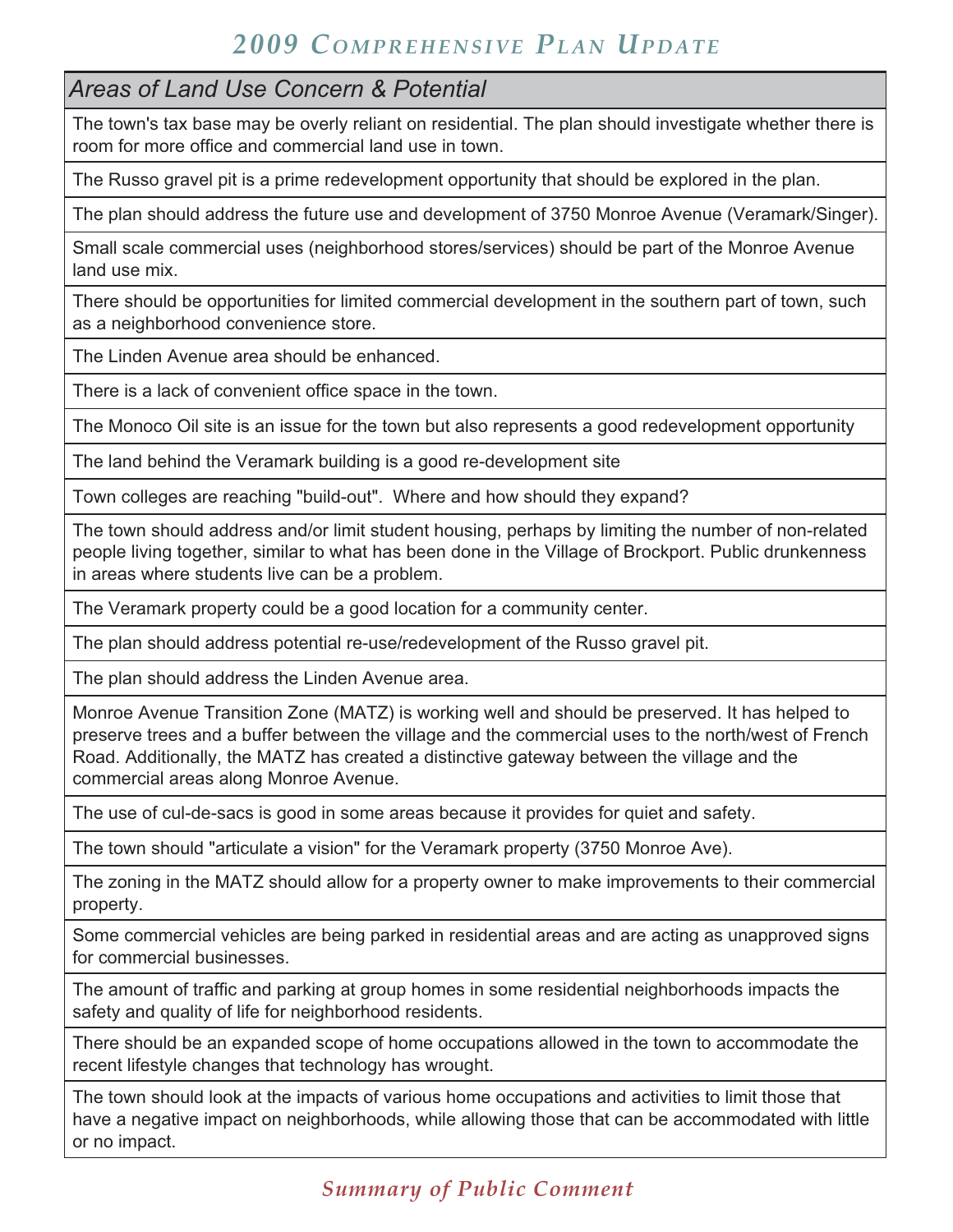### *Areas of Land Use Concern & Potential - cont.*

The town's policies and regulations governing home occupations and accessory residential uses, such as live-in nannies, in-law apartments, etc -- bear revisiting.

The town should do more to support the needs of small businesses, particularly start-up home occupations such as bakeries.

The town should explore ways to make the zoning and subdivision regulations more sensitive in order to preserve unique and historical areas such as the Long Meadow Subdivision, a neighborhood characterized by larger lots and historically significant homes. An example of a recent change to Long Meadow is the enclosure of formerly open areas with fencing. Localized design guidelines could also help to guide development in unique areas.

Guidelines could be created to illustrate to the town and to landowners what desirable subdivision outcomes look like. This could especially benefit unique residential neighborhoods in town, such as Long Meadow.

The comprehensive plan could broadly identify some of the unique areas of town, and describe the qualities that make them unique.

The town should explore utilizing the Monoco site for parking for village and town staff and business employees or for overflow parking for events. A shuttle should run between downtown and the Monoco site at regular intervals. This would be good because of the environmental problems on the site that might prevent a more intensive development of the site.

The town should look at downzoning the current Veramark site (3750 Monroe Ave) to limit additional development on the site, since the full build- under current zoning would create additional traffic congestion along Monroe Avenue.

A variance granted at 3737 Monroe Avenue runs counter to the intent of the MATZ zoning.

There should be an attempt to limit the use of cul-de-sacs in 50-50 zone and in other areas of the town. Cul-de-sacs exacerbate traffic problems and make it more difficult to access 50-50 public land.

The town should explore the creation of a mixed-use corridor in the southern part of Pittsford to provide convenient shops and services to residents in Mendon and the southern part of Pittsford. This may alleviate traffic that currently needs to drive to the Monroe Avenue area for a drugstore or groceries. This area should be walkable.

Some absentee owners are not taking care of their properties. An effort should be made to enforce regulations related to building and property maintenance. Areas where this is a problem include portions of French Road and Monroe Avenue, closest to Nazareth College.

The high concentration of transient, rental properties in the "transition" neighborhoods (Elm, Line, Grove, French and High street areas) erodes a sense of community. Working with the village, a maximum "rental density value" in these areas should be explored. Any re-zoning to rental status should be limited. Out-of-town landlords, in particular, do not effectively screen renters.

Additional landscaping and buffering along Monroe Avenue -- including street trees -- would help to soften and green the area between French Road and the village.

The commercial strip along Monroe Avenue between Clover and the village is too "dense".

The density of the commercial strip along Monroe Avenue between Clover and the village is desirable, as it provides a wide range of interesting and conveniently located businesses.

## *Appendix A*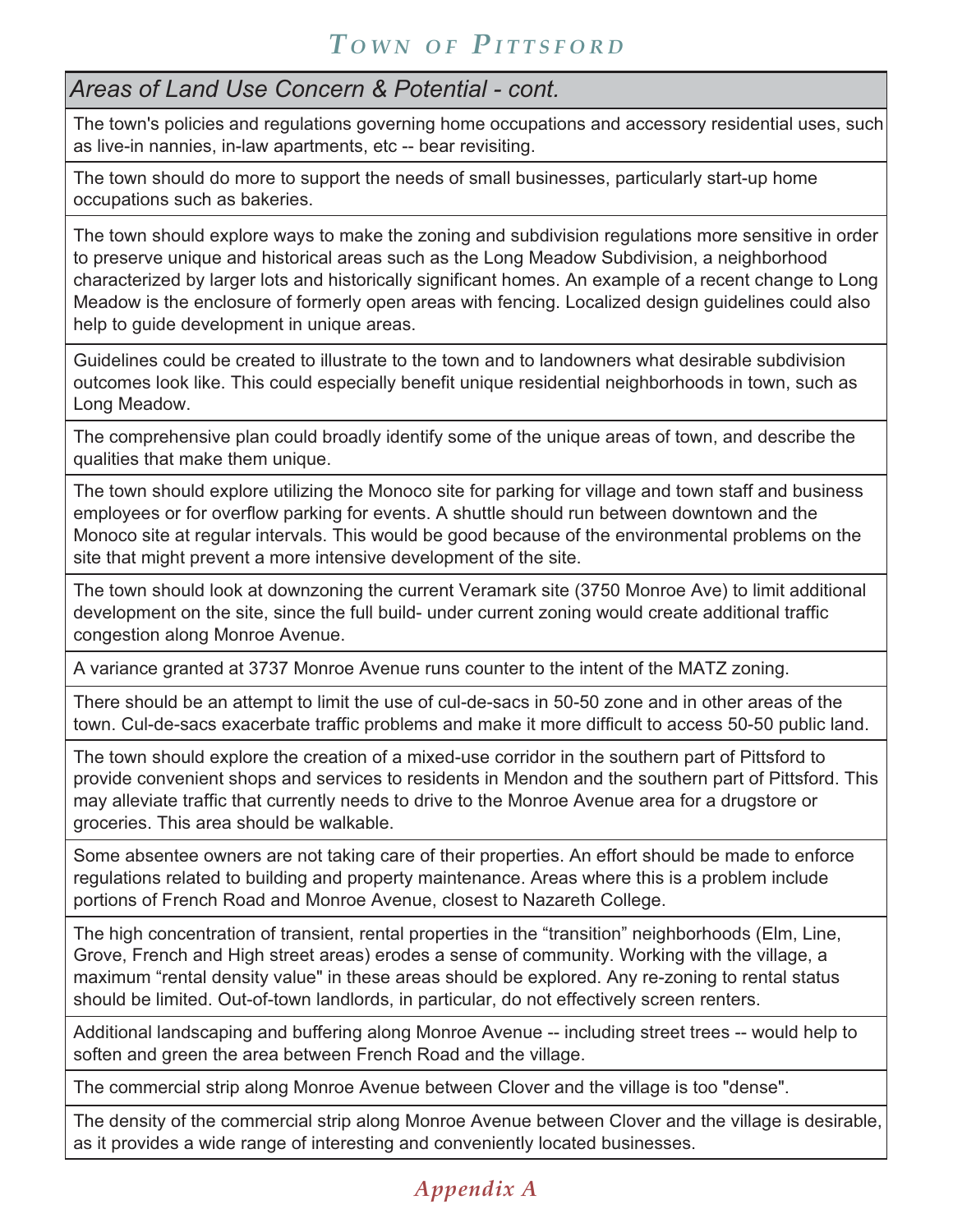*Areas of Land Use Concern & Potential - cont.*

The town should leverage the Erie Canal whenever possible for recreational uses or for tourism.

Fix up the run down barn on Park Road in front of power plant.

French Road resident concerned office development behind Veramark will negatively impact value/use of his property. Concerns include noise from trucks/cars and parking lot lights. Feels comprehensive plan should consider zoning change to residential, including townhouses. Also concerned about traffic and impacts to character associated with the development of town-owned land along canal and Monroe Avenue.

Concerned about the proposed "Metro High School" on the Nazareth College campus, including increased traffic associated with school buses and parents – including weekends. Shouldn't this type of charter school fall under the jurisdiction of Pittsford schools? Alternative locations should be sought for the school, including Fairport.

Some of the 10+ acre properties in town don't really lend themselves to the conservation subdivision process. "Malverne" is one such property, however the developer in this case wanted to "do the right thing," so the project was largely successful.

Maintain and enhance our thinking about signage, new architecture, refurbished architecture to bring forward an upward movement to architecture integrity, architecture improvement, and the ambience of our town and village.

While the concept of neighborhood retail is a good one, it also poses some concerns, including what to do with vacant commercial buildings if businesses fail.

Pittsford Family Dentistry on Monroe Avenue is a good example of a business that has been designed to fit in with the residential scale of the surrounding neighborhood.

Effort should be made to have businesses design their sites to push buildings closer to the street and place parking behind buildings.

While the plan addresses residential build-out, there is no comparable discussion of commercial or industrial build-out of the town's lands.

What are the future plans for the town for development on Monroe Avenue, since as the price of gas goes up, the desirability of people to visit regional shopping centers could decline? The success of Pittsford Plaza could have a negative impact on the village due to traffic concerns and by drawing businesses out of the village center.

Tailoring land use tools and approaches to fit distinct areas and neighborhoods of Pittsford is a good idea.

The moratorium on sub-dividing lots and the restrictions on future applications for sub-dividing in the Long Meadow historical tract is vital to Growing Pittsford Gracefully.

Promote mom and pops retail establishments in and around the Town. We once had quite a few

The needs of industry should be focused on more in the plan, and the plan should address ways that more land for industrial uses can be identified.

Design guidelines seem to only cover the transition zoning, should also include the BOD and B-1 zoning districts.

*Summary of Public Comment*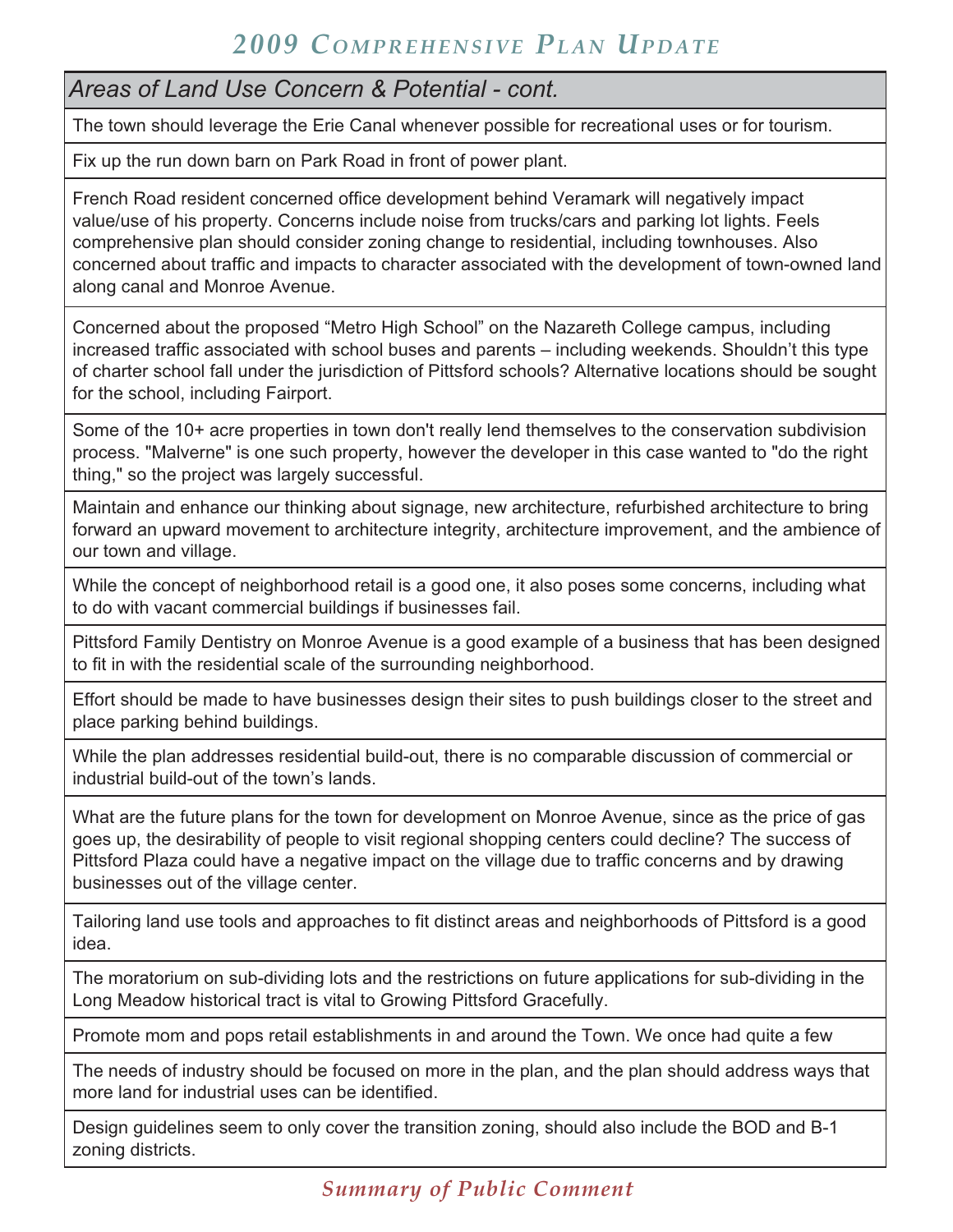#### *Housing*

The town needs more moderately priced homes.

A diverse mix of housing stock should be maintained in the town, including a mix of small and large homes.

There need to be more housing options for the town's younger generation.

The conversion of older homes to rentals and absentee landlords is an issue. Property upkeep should be encouraged.

More affordable housing and a wider range of housing types would help more seniors to be able to continue living in the town.

Homes are becoming increasingly larger and more expensive, which in turn is making Pittsford less affordable.

There is an incentive for some people to buy houses for their children attending local colleges. When bedrooms are rented out, it can be a cheaper alternative than living on campus.

The plan should do more to address a variety of housing needs in the town.

What role are tax assessments playing in the decision making process? A concern is that the increased assessments are pricing older residents out of their homes.

There is a need for variety of design in new residential development.

### *Village and Intermunicipal Partnerships*

Redevelop and save Schoen Place barns.

Improve paving at Schoen Place for safety and aesthetics.

The comprehensive plan should include the Village of Pittsford.

There is a strong, collaborative partnership between the town and village.

The relationship between the town, village and school district should be improved in order to provide for better coordination in the planning of land uses, transportation and community facilities and services.

The plan should explore the idea of consolidating the town and village.

A policy statement of the plan should indicate the need for regional planning in all areas, not just in looking at transportation.

A big picture goal for Pittsford should be to retain the quaint, pedestrian scale community center in the Village.

The comprehensive plan should discuss how the town will work with neighboring communities to ensure that their growth and development does not negatively impact the town.

There should be a stronger statement in the plan about regional planning issues and collaboration with regional planning agencies, particularly with respect to solving traffic issues.

The town should work with adjoining municipalities to coordinate zoning, traffic flow, etc. with one another.

## *Appendix A*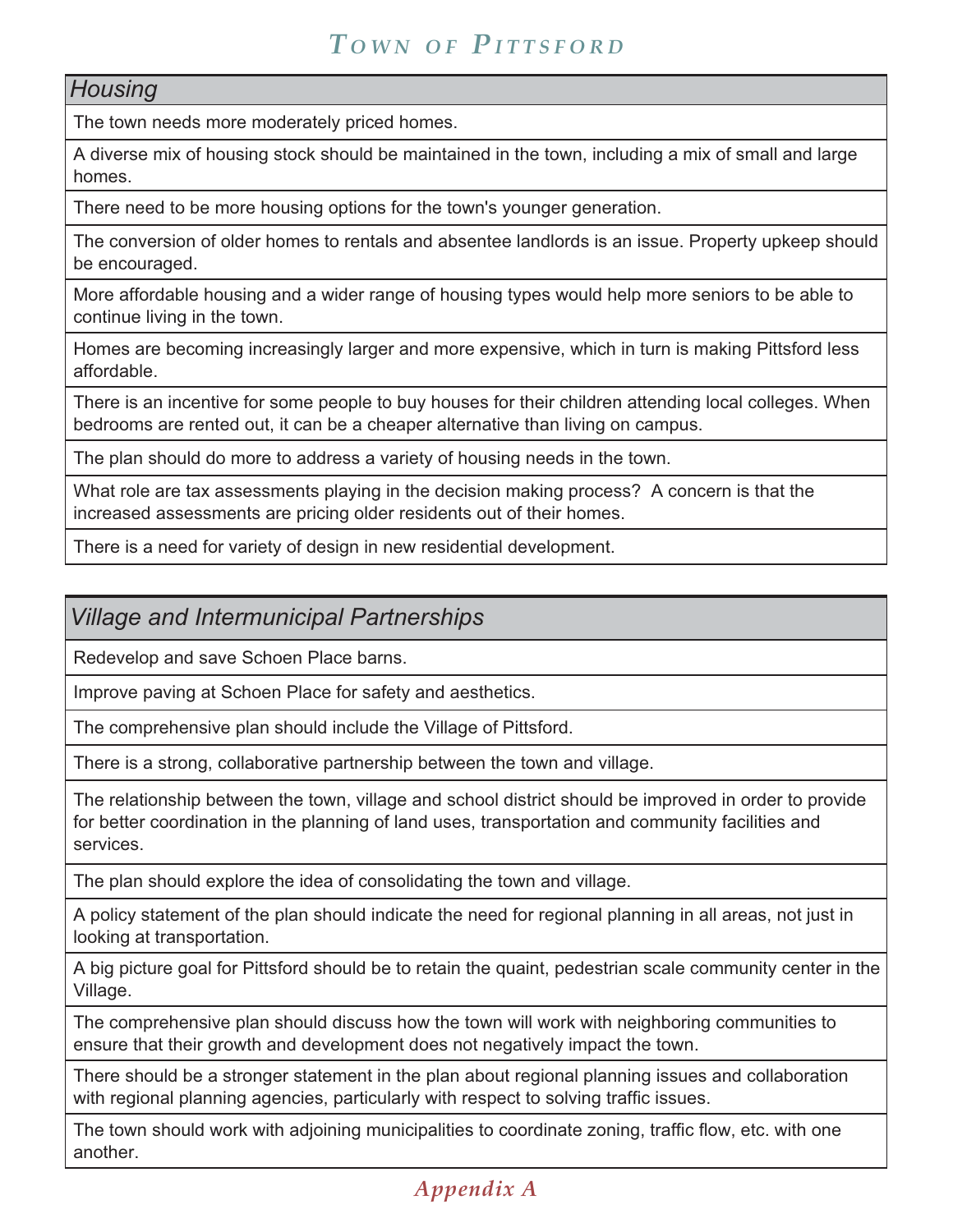*Town Infrastructure*

There is a lack of public water and sanitary sewers in some areas of town.

Septic tank areas should be converted to sewers.

Bury overhead wires.

Address frequent power outages in the Marsh Road area.

Eliminate the catch basins where cattails grow, mosquito's breed and eventually willow trees take over. Not to mention that these unsightly ponds are a hazard to children in the neighborhood.

Recently, FEMA updated the flood insurance maps for the town. In some areas, new floodplains were shown while in other areas, the flood plain areas were increased. The town is working with FEMA to attempt to show the efforts that the town has taken to mitigate existing flood issues and protect areas that are now considered floodplains – so that the flood insurance maps can be revised accordingly. New/improved retention ponds are helping to mitigate stormwater flows.

Reeves Road in the southwestern part of the town, has significant drainage issues. The town should work with the Town of Henrietta to address these issues.

Water pressure issues should be addressed to ensure adequate fire protection in the town.

*Sustainability, Environmental*

Incorporate the efforts of "Pittsford. Keep it Green" into the Comprehensive Plan (sustainability, energy efficiency, etc.)

There is a relationship between development and the cost of gas and global warming. Mixed use development can help address these issues.

The town and the planning board need to strengthen the protection of natural resources in the town. As a part of this process, the town should revisit the recommendations made by the Resource Advisory Committee as part of the 1995 plan process.

The town should consider encouraging/allowing the construction of alternative energy structures such as solar panels and home-scaled wind facilities on larger residential lots in the town.

The plan should include a broad perspective on the town's role in the global community.

The town should pursue lighting standards that are night-sky friendly, such as a "Dark Sky" ordinance. SMART energy usage should be encouraged. Approaches include building codes to provide incentives to developers using advanced energy-saving techniques. The continued development of trails,

sidewalks and bicycle routes and trail amenities such as resting places and secure areas for bicycles.

The town should explore the idea of allowing windmills.

The town should explore the idea of allowing outdoor wood furnaces.

Take the care and maintenance of our trees up a notch. Get the state, county or our town to bring in some forestry management to areas with trees or areas where trees should grow. Clean up the bad looking brush, plant new trees, harvest for a profit the mature trees but in general upgrade the silvaculture of the town and village.

Tell folks to stop feeding geese and just let them fly by with a brief stop over.

Not far behind the deer problem is a looming problem with crows. Look at Auburn. Crows, like deer can also spread disease as well as being genuinely just unpleasant.

Continue the recycling program for wood chips, it is great, and it is green.

The deer population is becoming a nuisance and will only get worse. They are devastating gardens and spring flowers such as tulips. Further, as time goes on ticks will become a problem as well. A plan is needed to not only control but to reduce the existing population for the safety of humans and for our beautiful flora.

The town should consider selectively thinning mature trees in some of its town-owned woods for lumber. The town could generate revenue from the stumpage. Additionally, selective thinning thins out hazardous trees, allows for smaller trees to gain a foothold and helps productive and beneficial tree species to thrive.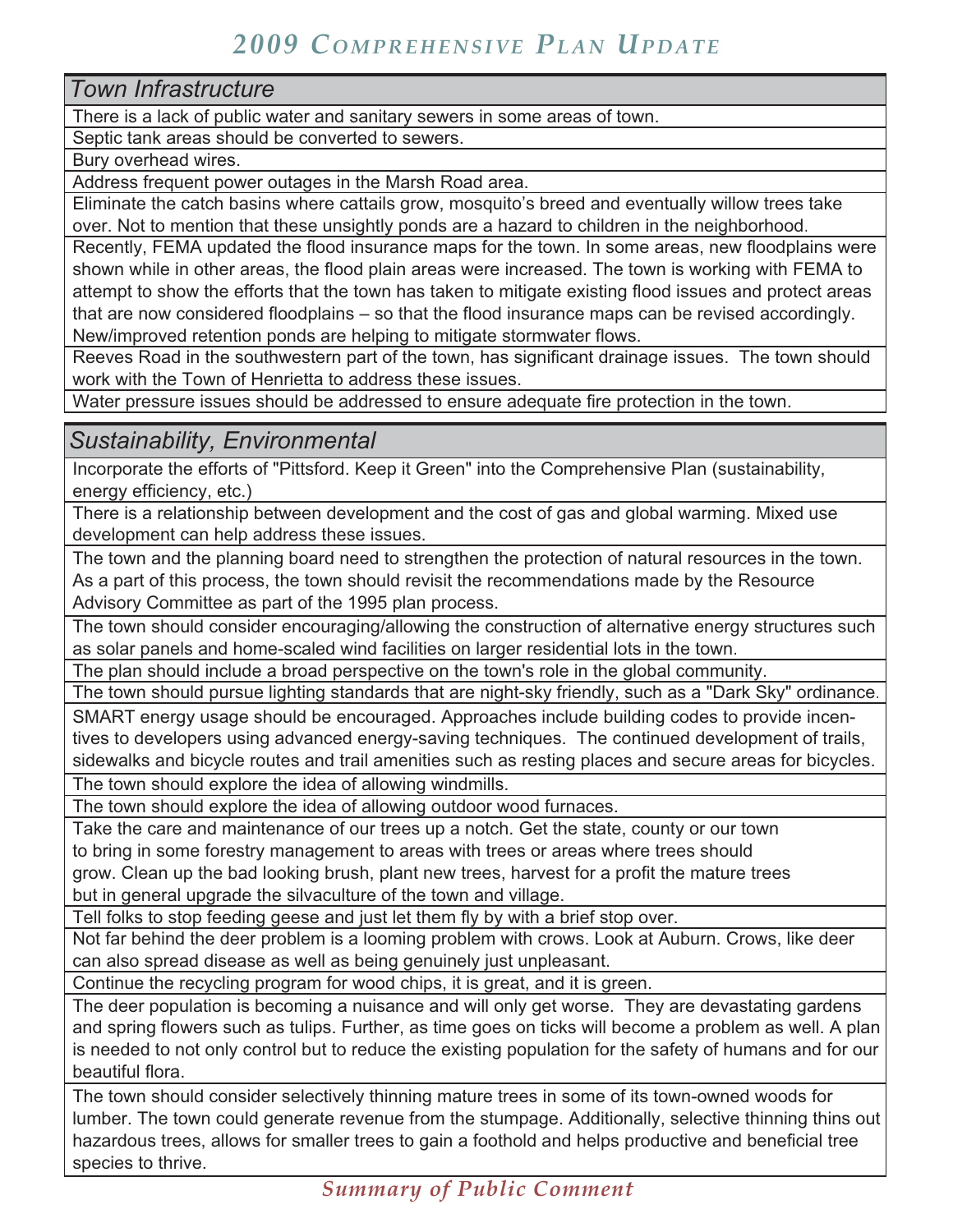#### *Fiscal Discipline & Taxes*

School taxes/spending is too high.

A balance should be struck between fiscal responsibility/taxes and town goals/opportunities. The Comprehensive Plan should look at the fiscal health of the community.

The town should look at the fiscal implications of constructing more housing, since most residential development costs more in services than they bring in to a local government in taxes, especially for schools.

A fiscal impact model could be used not only to evaluate land use policies and decisions, but other decisions as well.

The town should spend money on things that are necessities, not luxuries, especially in light of the current global financial crisis.

Make government more efficient and smart so that taxes do not rise. Use brains to run our programs and not just bucks from an over taxed populace.

My husband frequently tells me of all the money we could be saving by moving to a low-tax state like North Carolina but as frequently I remind him that you really do 'get what you pay for'. While we do pay A LOT, we receive much and we appreciate your efforts both for your fiscal restraint but mostly for creating a community that is a pleasure to be a part of.

If you the citizen throw leaves and grass into the road gutter, they will plug the sewer drain and look ugly and it will cost the town and you the citizen, in higher taxes which you will complain about later, to clean it up!

Pittsford/New York State residents pay some of the highest taxes in the United States. Property taxes should not be raised, particularly in light of the weak economy. Town officials have a responsibility to use town tax dollars efficiently. It's time to cut spending. High taxes are driving people out of Pittsford and out of New York State.

### *Miscellaneous*

The active discussion of planning and zoning issues via the comprehensive plan process and by other planning efforts has allowed the town to be proactive, putting it ahead of the curve in comparison to other communities in the region.

The town should provide a better orientation to new residents that would highlight town services, town history, and the obligations attached to becoming a resident of the Town of Pittsford.

More health care services should be provided in town.

The town possesses high quality planning and code enforcement staff.

Preserve the rights of property owners and clearly define expectations.

It is important to understand demographic trends and statistics, in order to plan for and meet the needs of town residents.

Make a plan to accommodate the bright entrepreneurs of Pittsford with an incubator type location and enticements

Use more paving stones and/or pavers instead of asphalt or cement.

Educate the citizenry as they seem to think that the street is a dumping ground.

We hope that there will be specifics in the Comprehensive plan rather than the general overview approach. It is difficult if not impossible for residents to comment on generalizations of what might be.

The town should identify the "shovel ready" projects that may be built through the proposed Federal Stimulus Plan legislation. These projects should be disclosed in the plan, since they will impact what may be possible with the Comprehensive Plan.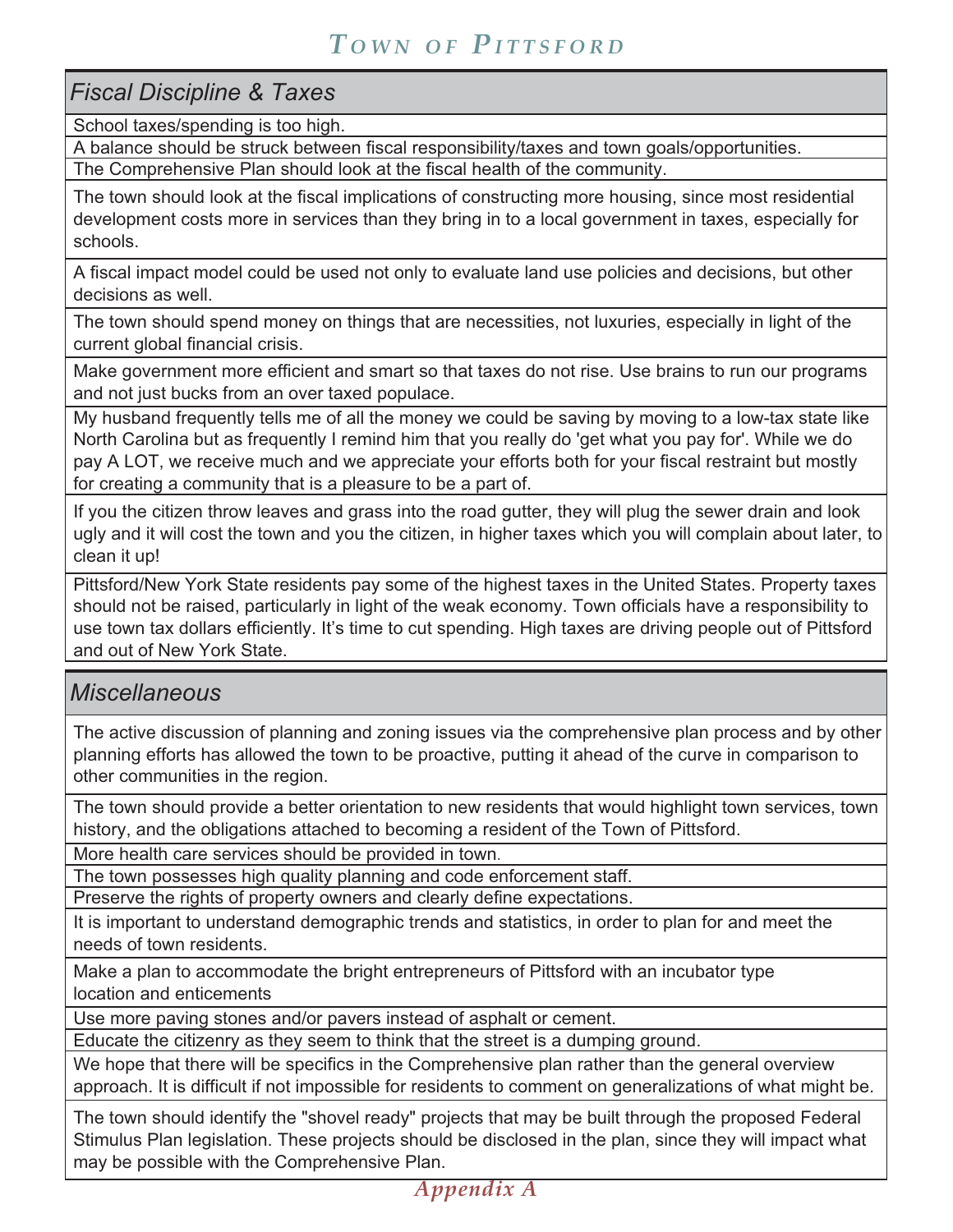## **Compiled Transportation Comments**

*Problematic Intersections & "Pressure Points"*

The town needs to look at problem intersections, but also at the bigger transportation perspective.

Pittsford Plaza growth has been great for the town, but has also caused more traffic along Monroe Ave.

Additional development along Monroe Avenue could create traffic problems along the Monroe Avenue Corridor. Areas of concern include Veramark, the Pittsford Colony property, and Pittsford Plaza. New development should not decrease the level of service along Monroe Avenue, at key intersections, and along other roads.

The benefits of additional development and revitalization of Monroe Avenue/Pittsford Plaza exceed the costs of additional traffic.

The town needs to make the connection between land use and transportation.

Woodland Road (left turn only out to Monroe) is difficult to get out of.

Traffic impacts for new development in the town needs to be assessed.

Drivers at French Road and Monroe have to sit through up to 3 light changes to make a left onto westbound Monroe. Left turn arrows on both sides of Monroe are needed for turning movements.

Concerns about safety at the so-called "Crash Corner" of Jefferson and Main Streets.

The town should look at providing roundabouts at some intersections, including at the intersection of Jefferson Road and South Street.

East Street and Knickerbocker Road intersections at Jefferson Road/96 should be realigned to create right angled intersections. The double back effect at Knickerbocker is a remnant from when a railroad track was in the way. It's long gone now…

The town should take a proactive role in transportation planning and not rely on other organizations, such as NYSDOT, whose solutions often involve bigger intersections and wider streets that are out of character with the town. New developments should be required to identify traffic impacts, and it is better to review collective impacts of development than looking at each project in isolation. The new rear exit road from Nazareth onto French Road and expansions to Pittsford Plaza have resulted in large traffic impacts to adjacent streets such as Monroe Ave, Clover St and French Rd.

The town needs a better partnership with other local towns (especially Brighton) in estimating the traffic impact (especially on Monroe Avenue) of future developments. Other roadways (Jefferson Road, etc.) in Pittsford are also a concern.

The plan needs to address traffic management. Pressure points include: Jefferson&Sutherland; village; Main St & Monroe. Timing of traffic signals could help.

Provide a left turn arrow at busy intersections (Jefferson & Main, French & Clover, French & Monroe, Mitchell & Jefferson).

Traffic flow/timing of lights need to be improved.

Investigate highway by-pass around town/village.

Widen some roads to 3 lanes (Jefferson and Main, for example).

There is a "bottleneck" in the area of the Canal Bridge and railroad tracks along Monroe Avenue that constrains traffic.

Provide a bridge over Monroe Avenue for the Railroad.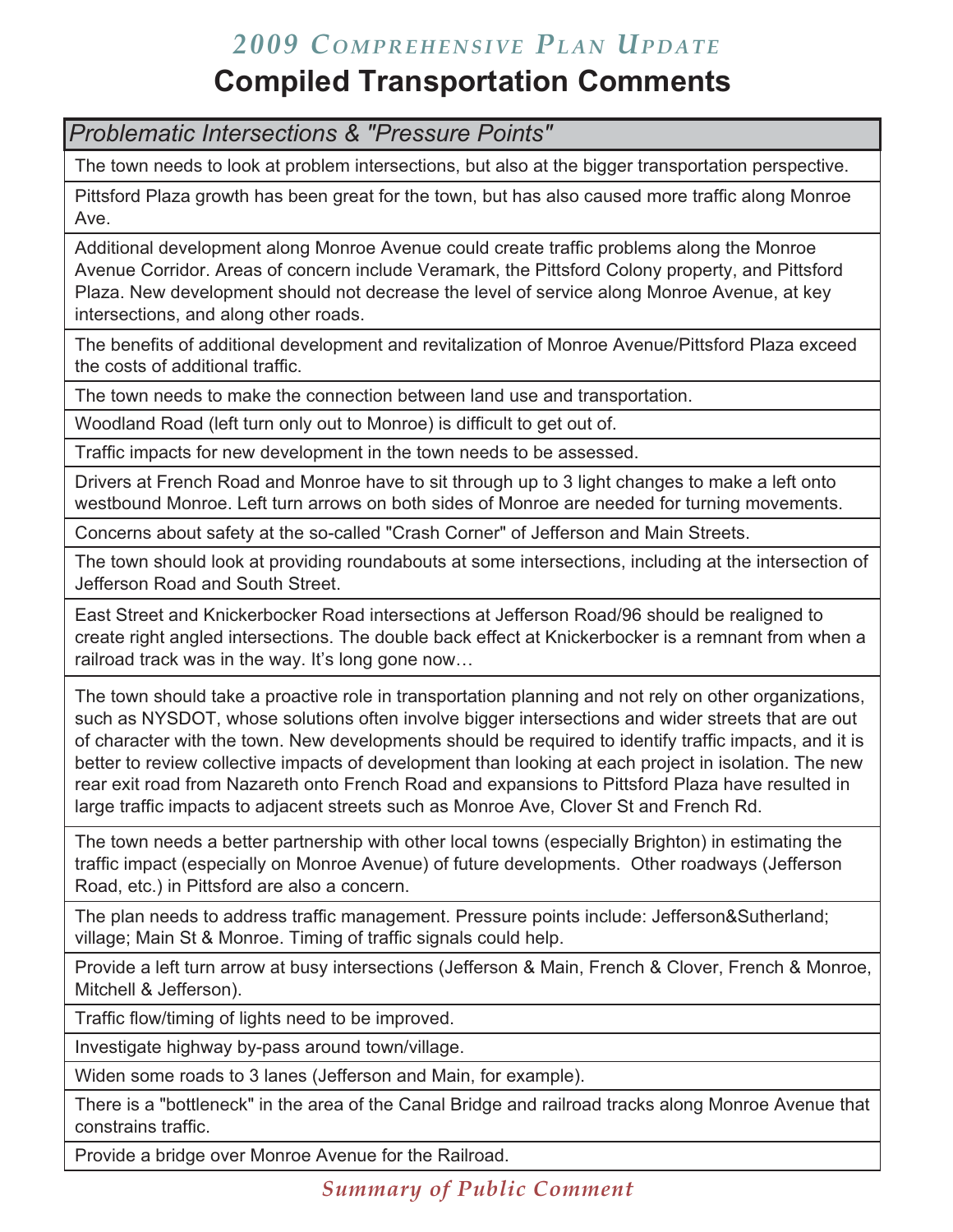*Problematic Intersections & "Pressure Points" - cont.*

Sutherland & Monroe is a problem intersection.

Mitchell/Route 31/Route 96 is a problem intersection.

The Main & Stone intersection should be improved, as recommended in the '95 comprehensive plan.

The railroad crossing at Monroe should be upgraded.

Traffic backups on Monroe Avenue should be addressed.

The timing of traffic signals along Monroe Ave, from Veramark to the village, should be improved.

The Monroe Ave. train trestle needs to be repainted. Trains should be slowed down at this location.

The village should look into incorporating one-way streets in some areas, particularly in Schoen Place. Perhaps the railbed could be utilized as a one way street as well.

The Town should look at '77 county transportation plan for potential transportation related projects.

Reliance on cul-de sac's have limited the ability of the town to create a system of parallel roads, so traffic is forced onto the main roads in the town, creating congestion.

If bottlenecks are not addressed, traffic will continue to be pushed off the primary roads that should be carrying the traffic and onto residential streets that should not.

Jefferson Road eastbound at Sutherland, where there is no left turn lane. Long backups here even when traffic is not heavy. At least provide a shoulder for through traffic to keep moving and not get stuck waiting for a left turning vehicle.

South Main Street and Jefferson –no left turn lanes. There is almost enough width and vehicles can get by left turning vehicles at times, but it's tight and unpredictable. This intersection has substantial backups during the peak hours.

Waits have amounted to as much as 10 minutes at the intersection where Route 64 meets Mendon Center Road and Stone Road (Milepost). When will this intersection be fixed?

People may not mind sitting in traffic here and there, but let's not go so far as to become dysfunctional. The detrimental environmental impacts of long delays and congestion are significant.

"Conventional wisdom" regarding traffic management is not always right. Sometimes "solutions" cause more problems. For instance, enlargement of an intersection to solve a congestion problem may ultimately make the intersection more difficult to negotiate.

Concerned about increasing traffic coming into the Town of Pittsford from the new development southeast of town. Many people living in these areas drive up Route 64, turn right at Tobey Road and then onto Main Street and the village. One solution is a bypass route that comes out at Clover/Jefferson. The State is making improvements to that intersection and Pittsford should take advantage of that work. Another solution is widening of a road between Lusk Farm and Clover to accommodate extra traffic. There may also be a way to route traffic over Clover via a road placed further south so that traffic never gets to the corner of Route 64 and Tobey.

The town and village are working together to address concerns about signal timing in the village, particularly at Main and State Street. It appears that the New York State Department of Transportation recently altered the signal timing, which has led to traffic back-ups in the town/village.

The plan should do a better job describing traffic and transportation issues in the town. During rush hour, it can take approximately 30 minutes to go across the village from Nazareth to Reitz Parkway. Several intersections were specifically mentioned for improvements, including the intersection of Main St. and Jefferson Road and South Street at Locust Street in the village.

Many transportation issues are joint town-village issues.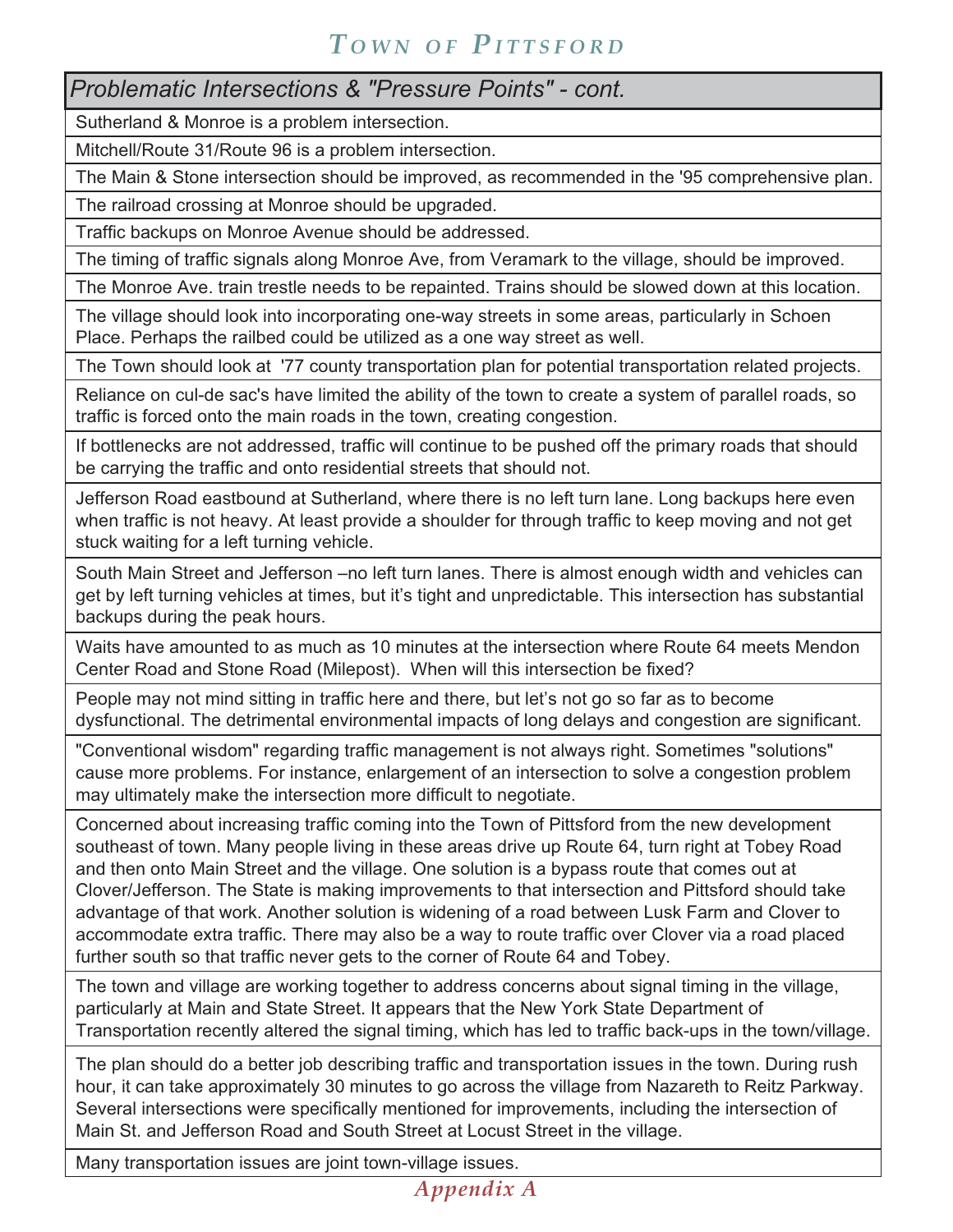### *Safety and Quality of Life*

Drivers should be reminded not to block side roads, perhaps signage? A specific location mentioned was at Woodland and Monroe.

Use traffic cameras to capture speeders and other traffic offenders, including people that do not stop at crosswalks.

Traffic on Woodland is going too fast. Too many people are using the road as a speedway. Traffic calming measures should be investigated.

The village is great to walk around but can be dangerous.

Cars are not slowing down at crosswalks. There is a need for education and a change in driving culture to respect and defer to pedestrians.

Many crosswalk signs posted in the crosswalks are battered and do not inspire confidence in pedestrians.

Other areas have been successful in alerting drivers to pedestrian rights through both education and enforcement activities. These include Toronto, Portland OR, New Jersey and Massachusetts.

Perhaps the town could utilize undercover crosswalk cops to enforce pedestrians' legal rights in the crosswalk.

Drivers are speeding (50-60 MPH on a 35 Max MPH road ) on roads with soft or no shoulder. A specific road mentioned was Stone Road.

The development of businesses between French Road and the village line along Monroe Avenue may cause similar traffic issues related to ingress and egress. Note many parts of Monroe Avenue in the Town of Brighton between Highland Avenue and 12 Corners.

The town should be aware of landscaping and aesthetics along its roads. Some of the good examples are the areas along Monroe Avenue near Pittsford Plaza, including Wegmans and Wendy's. On the north side of the road from Blockbuster to French Road, landscaping has not occurred.

Would it make sense to place the East Avenue/Fairport Road area on a "road diet" to provide additional areas for sidewalks and trails while preserving traffic flow?

Look into the concept of peak hour reversible lanes along some main roads in the town

Work with the School District to limit student vehicle use. Additionally, request that the school go to a "closed campus."

The town should remember that as traffic and congestion increases, people will find alternatives, potentially through existing neighborhoods.

Concern about the development of the Monoco Oil Property and its impact along Monroe Ave.

Signs should be placed at the Railroad gates reminding people not to stop past the white line so they are not stuck on or near the tracks when a train is approaching.

There is a lack of streetlighting on French Road.

The town needs to improve pedestrian safety, particularly at major intersections.

Utilize traffic calming measures.

Speed control and enforcement are needed on town roads.

The noise and aesthetics associated with 490 and the Thruway should be addressed.

There should be a standard 25 mph speed limit on town residential streets.

Jefferson Road going west out of the village is a problem area -- mainly excessive speeds.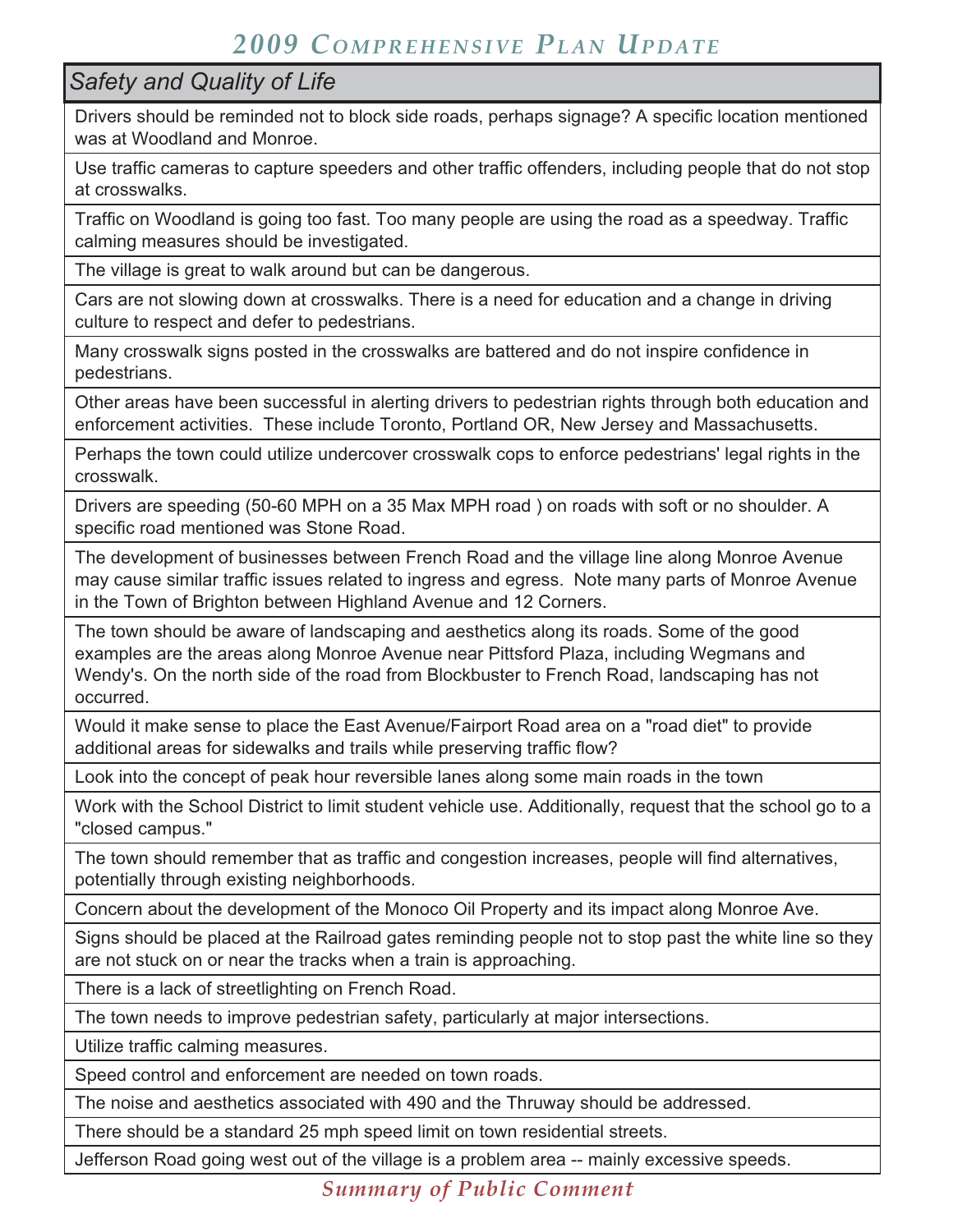| Safety and Quality of Life- cont. |  |  |
|-----------------------------------|--|--|
|-----------------------------------|--|--|

The safety of walkers and drivers in the village should be addressed.

Better signage and enforcement of speed limits is needed.

Provide more attractions and buggy rides.

Wheelchair accessibility in the town should be addressed.

The 30 mph speed limit on French is appropriate given the number of senior citizens, children and the driveways. However, an additional 30 mph sign needs to be placed just before or on the curve when heading east on French. The first speed sign, when heading east, is just before the hill leading up to the SSJ nursing home. There is not another sign until one passes Winding Rd.

Cars speed up to climb the initial incline near the apartments and then do not slow down. The new speed sign does not need a separate pole. It could be placed on the pole with one of the existing "caution curve" arrow signs. The sign just before Dr. Collins "box" house would be a logical choice because it is not in anyone's front yard.

People are currently walking and bicycling along many important town roads, even though some of these roads do not have adequate room for walkers and bikers.

Awkward design of turning lanes can pose safety problems for users, particularly bicyclists. A specific example of this is the intersection of Tobey at Clover, where three lanes merge into two. A clearer indication of turning lanes, potentially with yellow reflective paint, could help to clarify rules governing turning movements .

Every effort should be made to reduce the noise "pollution" in town from the roadways, such as French Road. Noisy road surfaces make it too loud to sleep with the windows open. Because Pittsford is surrounded by expressways/thruway and has little control over those road surfaces, every effort should be made to quiet the roadways the town does control. Noise is one "pollutant" that has steadily increased over the past 15 years and negatively impacts the community.

Within the last two months traffic has increased in the village at almost all times of day and with it has come a hostile and unsafe atmosphere. Massachusetts, specifically the Boston area is notorious for horrific traffic and horrific drivers but in the historic village of Concord the streets are as mannerly as can be with cars honked at by other motorist for failing to yield to pedestrians -it's a whole other driving world there & we need some of that!! Until you have this squarely in hand and under control I don't think there is any use in bothering to pursue extensions to the sidewalk system -you must first make it safe!

In areas such as along Monroe Avenue near Pittsford Plaza and in the village, pedestrian improvements should be a higher priority. Large parking lots are difficult to cross for pedestrians.

In some areas, particularly in the village, parking spaces are too close to intersections.

Nice work by the way in redoing the cement gutters along suburban streets instead of tarring and chipping over the old work. I recall citing the tarring and chipping of these gutters as being just plain ugly quite a while ago and the practice seemed to cease.

Along Boughton Avenue in the village, parking on both sides of the street makes it hazardous. However, the parked cars also slow down automobile traffic, which in turn may make conditions safer for pedestrians and residents of the street.

Motorists in downtown Pittsford are gradually modifying their habits to be more respectful of pedestrians, since pedestrian yield signs, among other things, were deployed some years ago. Other design improvements could help with pedestrian safety, such as more uniform, consistently designed crosswalks.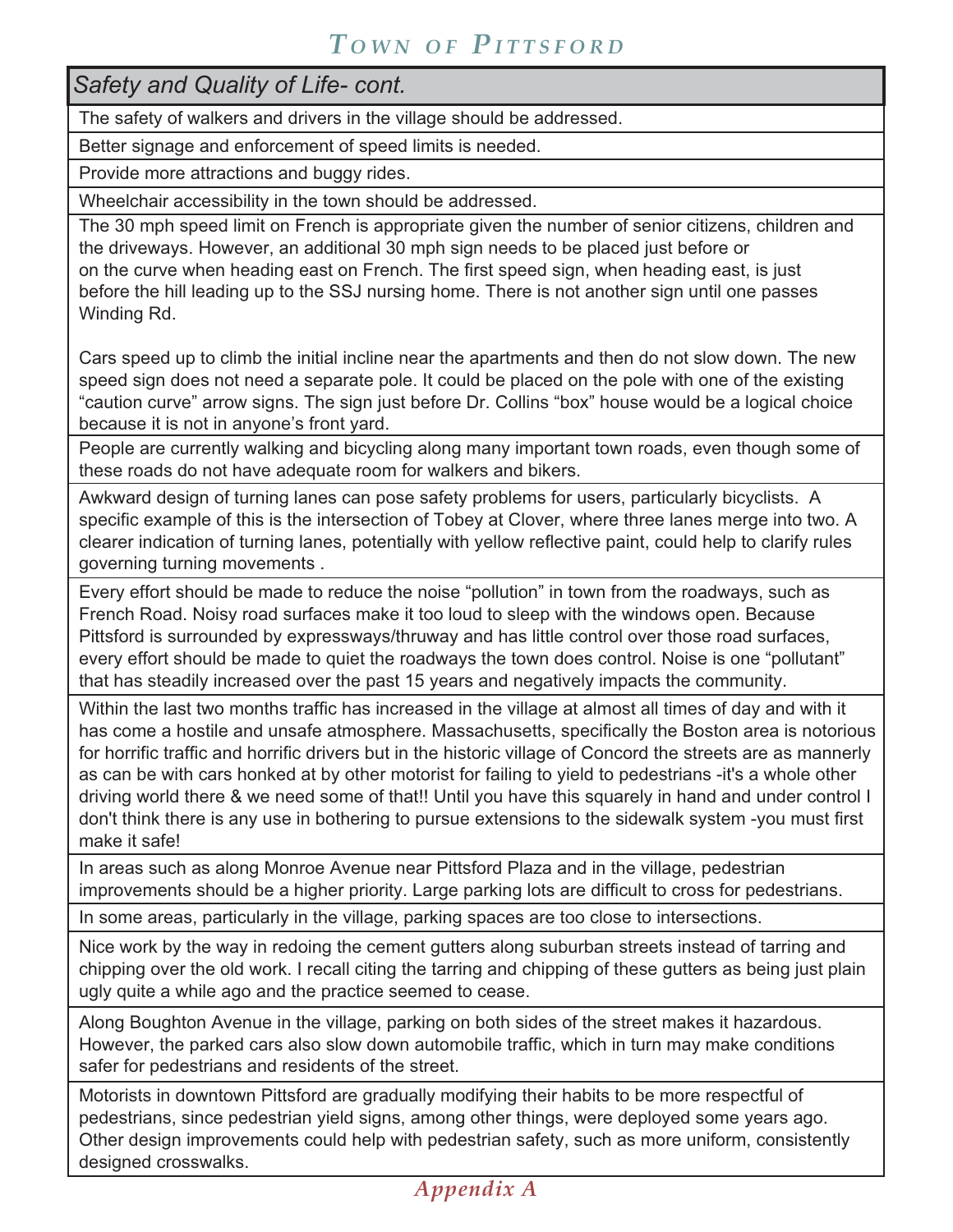#### *Public Transportation*

RTS should provide public transit between the Marketplace Mall/RIT area and the Village.

There should be an internal circulator within the town connecting the village, apartment complexes, the Nazareth and St. John Fisher campuses and Pittsford Plaza. This could serve a mixture of users, including students, seniors, and other residents of the town.

The Elderberry Express shuttle service for seniors should be evaluated and potentially enhanced.

The plan should address public transportation.

Shorter/smaller RTS buses should be utilized in the town.

Reinstitute trolley service in village, possibly to Rochester.

Bus shelters should also be provided on the Pittsford Plaza side of Monroe Avenue.

French Road is a narrow road and it should not be accommodating RTS buses. There used to be a weight limit sign on French Road -- thinks it was 4 ton. When neighbors agreed to allow the rezoning/variance for the Sisters of St. Joseph to build their nursing home, they never agreed to having RTS bus service to the nursing home. If French Road is going to be used as a regular RTS bus route, residents have the right to know about it in advance and be given time to sell their properties.

Bus service is needed along Jefferson, between the village and Marketplace Mall.

#### *Parking*

There needs to be an education program to let people know about where parking is in the village. There is no parking shortage in the village, people just need to realize that they a village is not like a shopping plaza -- that you can't always expect to pull right up to the store.

Parking space requirements for retail businesses should be revisited to ensure they adequately accommodate the parking needs of the town's increasing population, density, and number of non-Pittsford shoppers.

There is a parking shortage in the village which could be solved with a parking garage and/or ramp.

Provide structured/underground parking in the Village of Pittsford (similar to Fairport).

Utilize Monoco Oil site for remote parking lot for village/town and business employees, serviced by a shuttle.

Provide incentives for town & village staff and business employees to carpool.

Raise awareness of parking facilities amongst town residents.

### *Summary of Public Comment*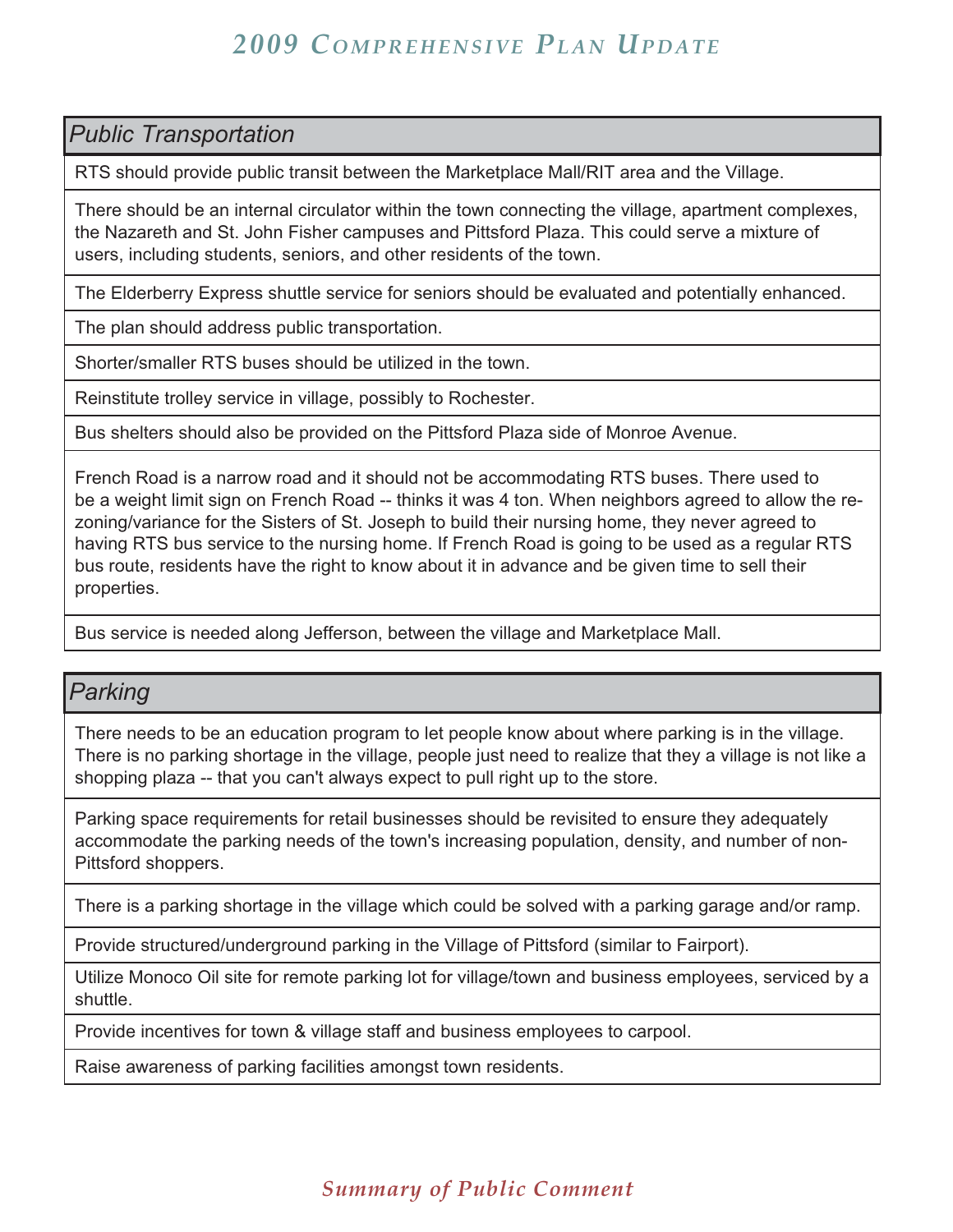## **Compiled Parks, Recreation, Trails & Sidewalks Comments PARKS**

*Town 50/50 open space properties*

Need access to some "50/50" open space lands/trails; parking especially needed

Long-term management plan needed for non-agricultural open space

Be selective with 50/50 lands - negotiate for good/usable lands

*Distribution and use of parks*

NE part of town lacks parks

Existing parks in south end of town need to be improved/utilized

Parks should be "winterized" with amenities such as warming huts so they can be used in winter

Take advantage of the canal (more recreation facilities; possible community center)

Done properly, dog parks have been successfully implemented in other parts of the country. There is support for this in the town. Locations include the former Monroe County Water Authority Well and a location on Linden Ave.

NE part of town needs parks; potential park next to Monroe Golf Club should be explored

The town could use some skateboarding parks.

Exploit the canal in Winter. For example close two locks raise the level a bit, if needed, and clear if for activities including free skating during the winter. Charge a small admission for coming onto the ice and bring vendors who would need to share the profits but … don't raise taxes to "get it done". The canal is a wasted resource during the winter and this need not be the case.

Sponsor speed skating races and/or snowmobile races

*General park comments*

Safety in the parks is a concern (drugs, cars); perhaps the plan can include routine monitoring.

The character of parks and open spaces should be graduated, by design, from urban to rural to match the character of nearby neighborhoods, i.e., neighborhoods in rural areas should have rural style open spaces (natural terrain, preserved habitats, low impact uses, etc.), urban neighborhoods should have urban parks (parking, active recreation areas and facilities-sports, picnic facilities, etc.).

Kings Bend type facilities -- picnic areas, pavilions -- should be considered in other town parks. Usage fees could potentially pay for some park improvements elsewhere in town.

Some amenities that would be useful in town parks include bathrooms and water-fountains.

*Specific facility comments*

King's Bend Park: horseshoe pit; ice skating on pond

Great Embankment Park: more fields, pavilion, picnic tables, horseshoe pit, dog park

Park Road School/Powder Mills Park: improvements/amenities needed

The creek through Powder Mills Park is full of fallen trees and trash with picnic tables tossed in. This changes the path of the creek in natural ways, but suggests a remedy is needed to clear debris.

Like the lodges at Kings Bend Park, however, the rental rates are expensive

Lots of good meeting space (schools, town buildings, senior center)

King's Bend Park is a great park, good facilities

The playground at Thornell Farm Park could be expanded

Powder Mills Park and Mendon Ponds are great facilities; maintaining connections to these parks is important

The town's parks have opportunities for all age groups/diversity

A new Town recreation center--Lincoln School is outdated, too small, and so forth; former Monaco Oil co is perfect place for new rec center, where we could have more space, more facilities (think Skaneateles) and a center that would be fitting for Pittsford.

Erie Canal Park/Towpath experience is working well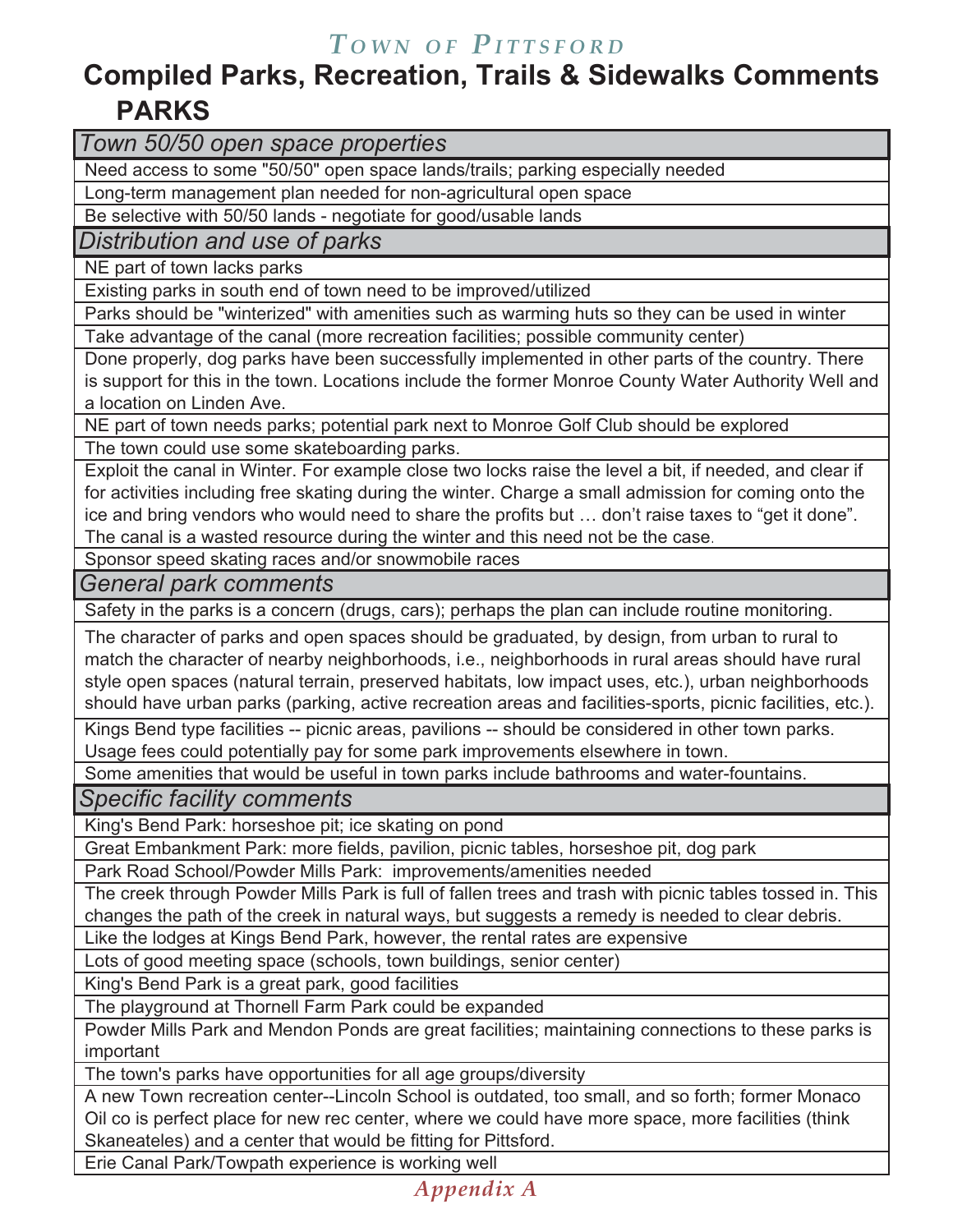## **RECREATION**

*Recreation Programs and Facilities*

Town recreation programs and community events are successful

There may be unfilled recreation needs for seniors, late teens and young adults

Triathlon is a great event but could be expanded upon

Good variety of programs offered through the Rec Center

May need to conduct a use survey to sort through different groups and future needs

Conduct a survey of the use recreational facilities in town; consider use trends when building/maintaining facilities

Town should market the recreation programs already available

Explore the types of facilities/programs that might attract young families and/or other demographics that the town might want to attract

Good cooperation between schools and youth athletic teams

Town should have a pool

Town should have a skateboard park/ice rink

We don't have an adequate recreation center

Youth soccer league is growing; demand/need for fields is not being met

There is limited space at the Community Center

Collaboration between town and schools on use of pools saves taxpayers money - we should make people aware of this

Check in with the YMCA (may be moving) - could be an opportunity

The Veconi property (a property that could be considered for rec center site) is wooded and developing this property as a recreation center could change the context of the village (currently surrounded by woodlands).

Recreation center does a good job with outreach and mailings

Put timers on tennis court lights (to avoid wasting energy)

Need low-cost/no-cost recreational programs for families

Don't need to centralize a community center - distribute resources throughout town so people don't have to drive

The community center should be carefully evaluated. Is it needed? What will it cost? Take a good look at what we have and all of the alternatives

Perinton residents pay for a community recreation center - built with tax dollars and there's also a monthly fee - Pittsford residents should be aware of this

The town does not need a community center with a pool and gym. The town currently has 4 taxpayer funded pools in town and many gyms. There are outdoor pools at the YMCA as well as at the Tennis Club of Rochester and Midtown Athletic Club (opening in May '09), both of which are "public clubs".

The town should have an indoor water park, similar to the new one in Perinton.

Look at feasibility of creating one central location for community center on the canal to tie everything together

The town's recreation needs are very large. The plan should address that there is a need and demand for a field house and/or community center. Spiegel is an aging facility.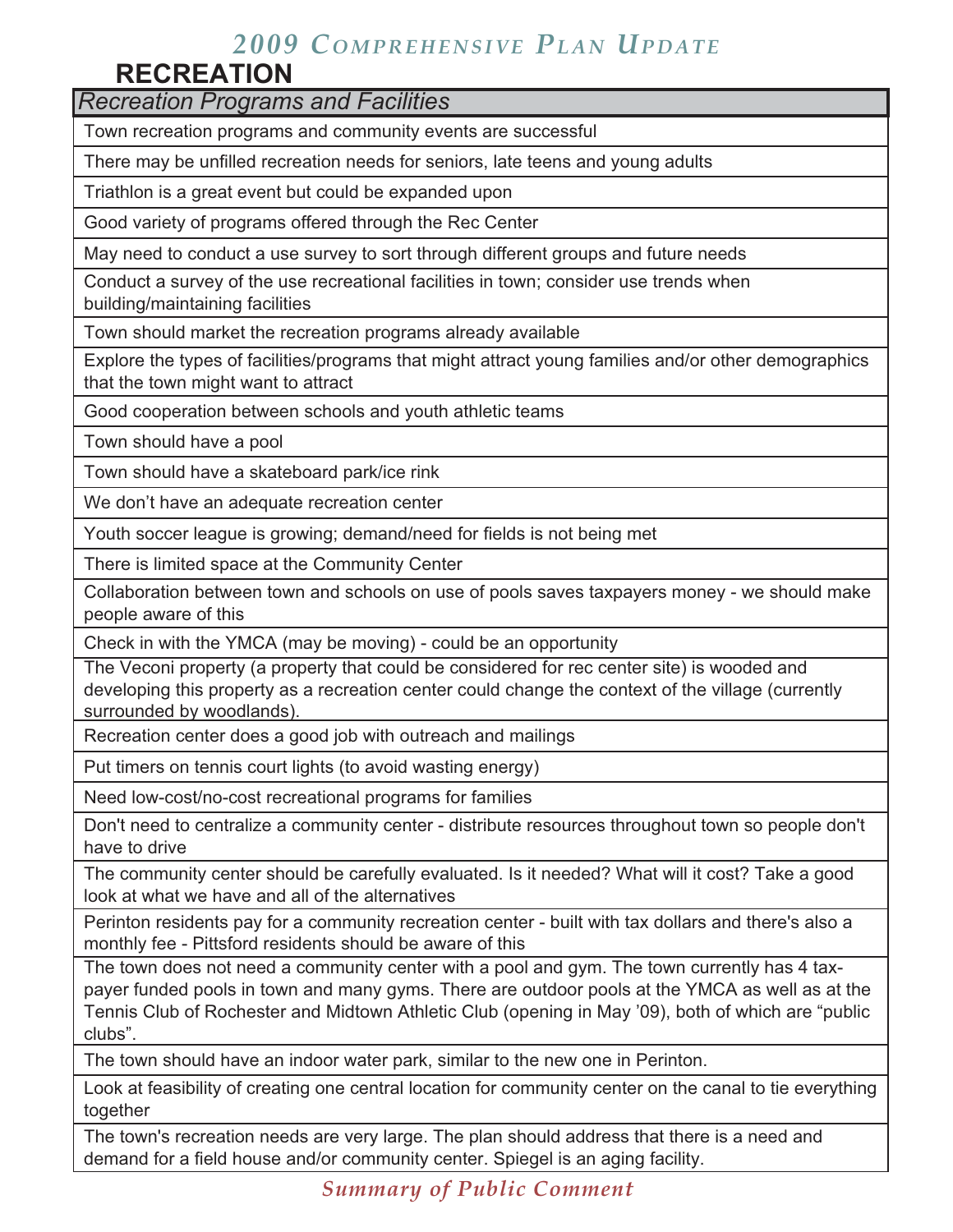#### *Recreation Programs and Facilities - cont.*

People are spending money to meet their recreation needs outside of town. Would the Veramark property be a good site to provide recreational amenities?

The town needs to study and understand who it is serving and how it is meeting current and future recreation needs. A study/assessment of recreation needs vis-à-vis the Pittsford population should be conducted.

It is especially important to meet the recreation needs of senior adults and younger families.

The town needs more playgrounds and field space.

Instead of centralizing recreation facilities, what about multiple locations spread out across the town?

The town's athletic programs have shrank as groups like the Mustangs have filled the sports niche.

The town should consider looking at vacant buildings to lease/use to meet sports/recreation needs.

The town and sports community should work together to meet common goals.

Schools are charging maintenance/user fees in some cases.

The swimming club i-- PACK-- s doing "pretty well." There are about 130 members in the club. PACK has a good working relationship with the school district. However, the 6-lane pools available at the schools are now considered obsolete. 8-lane pools would allow PACK to host competitions. Also, a 50-meter long course, like Webster's, would be nice.

Would a sports bubble work in Pittsford?

A field house could potentially serve the needs of the schools, local colleges -- not just sports clubs.

The soccer program should strive to cultivate a stronger relationship with the school system.

What about hockey?

Given that the town is reaching build-out, different sports clubs should work with the town to estimate what a realistic full-build out need for the sports club is, and then find ways to meet that need. One issue, however, is that participation rates in various sports can change over time and nobody knows what the "next big thing" is in sports.

The town should explore partnerships with the colleges on new athletic facilities -- though the town's needs would need to be equally represented and accommodated in any partnership.

Sports clubs may need to self-police and try to limit the development of more and more teams. At some point, there is a reasonable capacity limit to how many teams the town can be expected to accommodate. The town and sports clubs should explore this.

The schools, town and sports clubs have a great working relationship. While there is always room for improvement, this relationship is special -- it does not exist in many communities.

The town is an aging community and will need to address the rec needs of older citizens. For instance, "over 50 leagues" are becoming increasingly popular in many areas of the country.

Concert series along the canal are great. Try to bring forward plans for a natural or artificial amphitheater that can improve the acoustics and audience enjoyment.

## *Appendix A*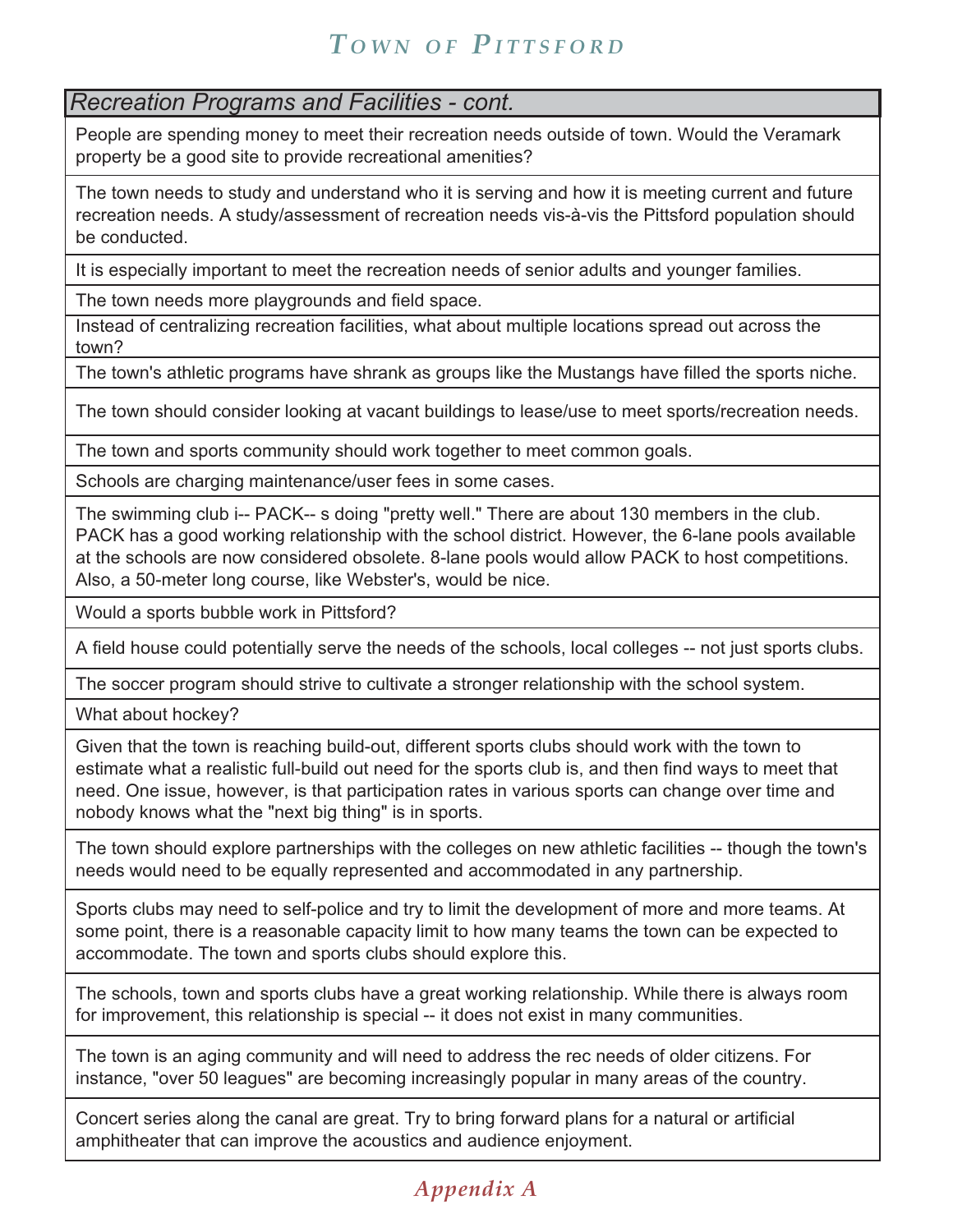Town's athletic fields are overused Need an athletic field house Need more/higher quality athletic fields Use school facilities to meet Town recreation needs Kids and parents are traveling far to access fields; may need an indoor facility/field house Money is currently going to other towns for the use of private recreation facilities; Pittsford could facilitate the development of a private rec. facility such as a field house (I.e. by leasing land). *Athletic Fields*

Lighting athletic fields could help, but neighbors don't like it.

The town needs adult softball fields.

Soccer participation has grown substantially. Over 1,500 kids are involved, of which about 800 are non-competitive. Over 40 travel teams. 98% are Pittsford residents.

There is an increasing demand on town athletic fields.

More fields are needed to serve the needs of younger children.

Out of town teams frequently come to Pittsford to play matches.

The soccer program utilizes school fields.

Since 1977, the town has added just one soccer field.

The lacrosse league pays about \$25,000 per year, to utilize indoor space in other towns.

Soccer spends about \$90,000 to use the indoor space at Brighton sports zone.

Booking space at schools, for some sports, is so difficult that they don't do it anymore.

Lacrosse season tends to be heaviest in the fall, while soccer drops off in the fall.

Soccer and baseball face many of the same issues.

T-ball teams have no place to play.

There is a well run, centralized town system in place to assign fields/facilities in the town to various sports groups. It works well, but there is also room for improvement. The town uses a matrix. Possible improvements could include a more "real time" system that would allow sports teams to interface with each other and trade field times/locations.

Other towns have great facilities -- turf fields, etc.

Lights and turf go hand-in-hand.

More supply of fields and facilities will help everyone.

#### *Summary of Public Comment*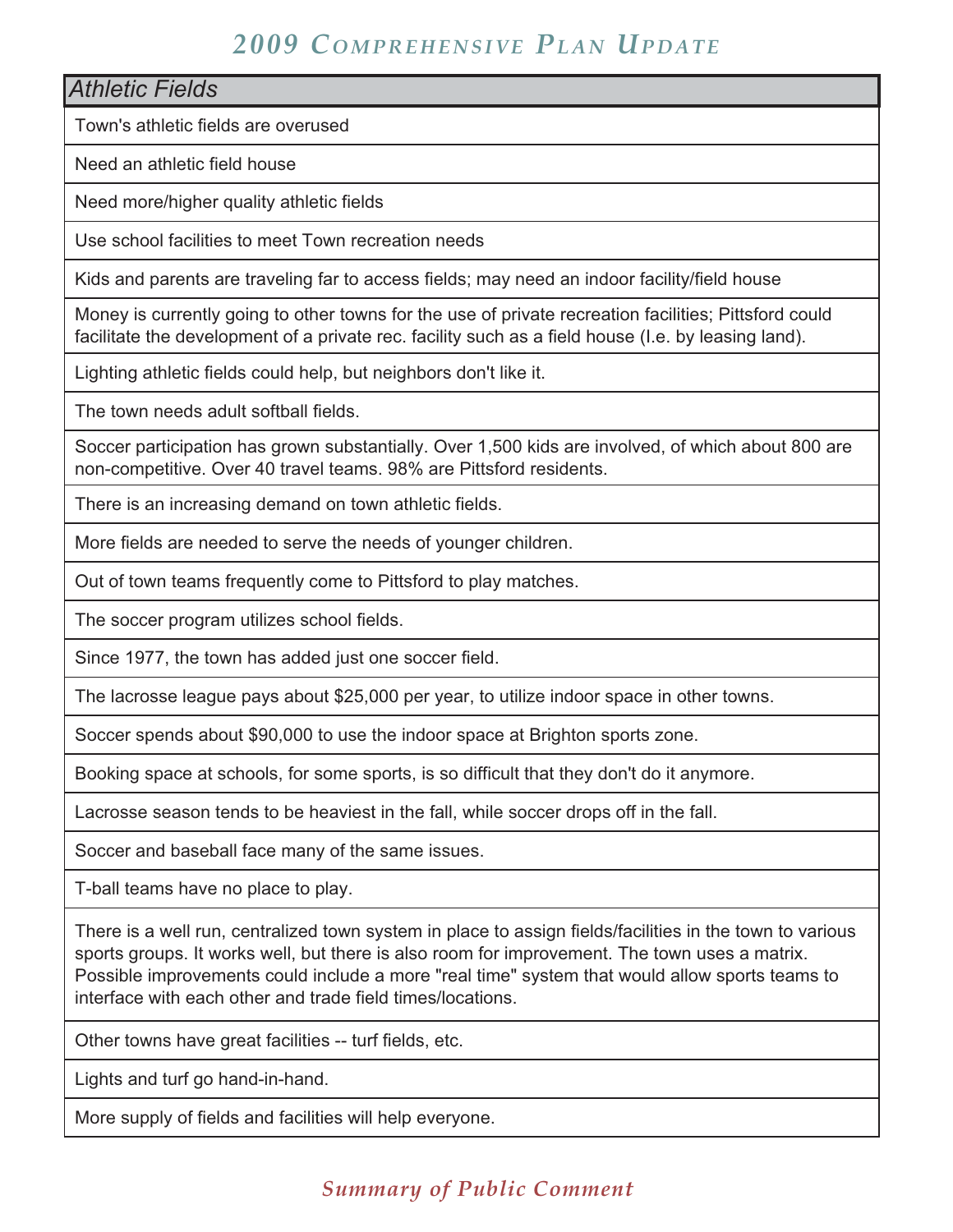### *Athletic Fields - cont.*

Multi-acre park properties, such as Chatham Woods could be great places to cheaply and easily install informal sports fields, backstops, etc. However, such properties were originally conceived as "passive" open space -- cannot easily accommodate parking or intense active sports uses, without impacts to surrounding residential neighborhoods.

Some claim that the Barker Road fields are underutilized, but lacrosse enthusiasts say they use them all the time.

Sports fields in the town need to be rested more often than they currently are. However, when fields are taken off-line to rest, the town is faced with complaints from those that want to use the fields.

Most damage to sports fields occurs during wet conditions. Sports clubs need to continue to help the town to enforce no-play rules when weather conditions are bad.

Ideal state for soccer in the Town of Pittsford: half-dozen fields reliably available for soccer use at any one time; another facility like Thornell Farm Park -- a set of three fields - would be good; an indoor facility located in Pittsford would be convenient location-wise, and would also solve a town, and larger regional, supply problem

Ideal state for baseball in the Town of Pittsford: indoor space for hitting practice; more informal areas for backstops -- could the perimeter of Thornell Farm Park work?; solve the athletic field supply issue between May 1 and June 30 (when little league is in session); enough fields for community ball in the spring season; by July there is no longer a capacity issue for baseball

Ideal state for Lacrosse in the Town of Pittsford: would rather pay \$10 to stay in Pittsford than pay \$7 to utilize a facility/field in Brighton or Irondequoit.; Lacrosse should continue to cultivate the good relationship it has with the schools; more fields would help ease the supply problem, as would indoor facilities/field house

Thornell Farm Park needs fences between fields, to keep balls from straying. However, some feel that "over fencing" parks can be aesthetically unappealing and that no system of fences can catch every stray ball.

Lights don't necessarily help the youth leagues -- they aren't the answer to everything. However, lights could allow for adult games to be scheduled later, freeing up more space for daylight usage by youth leagues. One issue is that in the past, residents have come out strongly against lights for fields in their neighborhoods.

Priority use of fields and facilities located in town should always be given to town residents.

The schools and town have a right-of-first-refusal agreement for use of athletic facilities.

## *Appendix A*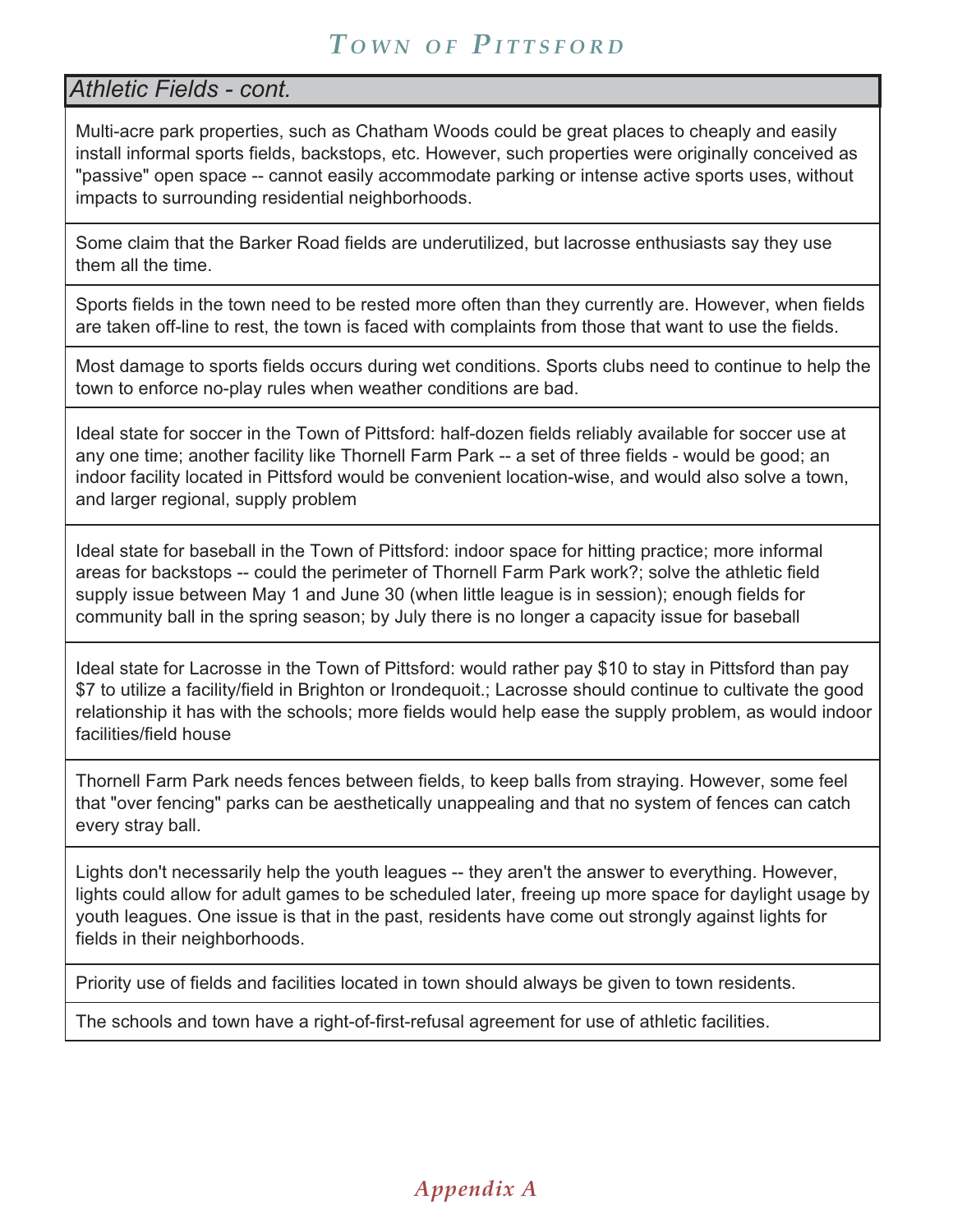## **TRAILS and SIDEWALKS**

*Completing the sidewalk & trail system*

Fill gaps in trail system

Incorporate sidewalks into new residential development

Revisit the town's sidewalk plan

Build more sidewalks; helps to get people around on foot and combats childhood obesity

Trail interconnections between adjacent neighborhoods should be provided

The policy of building unconnected cul-de-sacs should be discontinued. However, if cul-de-sacs continue to be built, they should be connected by trails, such as the "post and mowed grass" variety (ex. Stephanage to Farm Field). Children should be able to bike to school and to the village safely.

More green space, including walking trails, bike paths, wooded areas and other green areas.

The plan may need to develop a more coherent vision for sidewalks and trails, or at least recommend some direction and some updates to the town's current sidewalk plan.

*Specific trail connections mentioned*

Connect trails to: the village, schools, Bushnell's Basin, the colleges, places where seniors live

Connect Thornell Road to Bushnell's Basin

A useful trail connection would be from Greythorne Hill to a proposed development north of Greythorne. This trail connection is not shown on the town's trail plan.

Connection between the canal path and Mitchell Road is needed

Connection between village and Tobey Estates (cornfield)

There should be better connections with Tinker Nature Park in Henrietta. From the Greythorne Hill neighborhood, one has to walk along Calkins to get to the park. An off-road trail connection could be made between Pittsford Hill Lane and Tinker Nature Park through the woods southeast of Greythorne Hill, which could also connect to the trail behind Wessex Court.

Nazareth students and some senior citizens are trying to walk/jog/bike down French Road to reach the Plaza and village, which is a very dangerous situation due to cars driving 40 mph and higher. A solution could involve tying in a "private" neighborhood trail loop into Grove Street. However, property owners do not want sidewalks because of liability.

The power line right-of-way between Tobey Estates and the village

Between Sutherland HS and surrounding residential areas

## *Summary of Public Comment*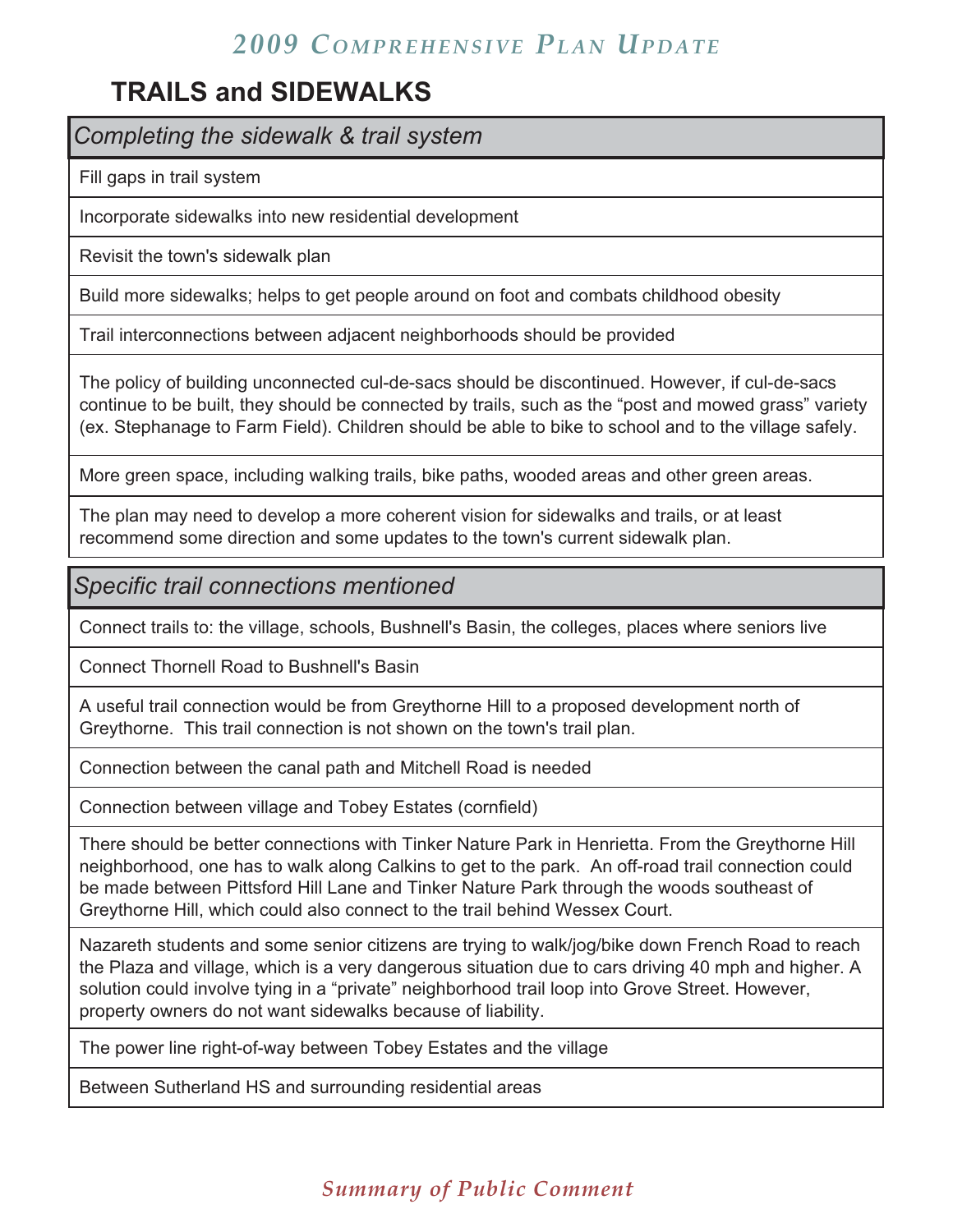*Specific sidewalk connections mentioned*

Connect colleges to the town/village

Sidewalks connections needed in south end of town

Fill gaps along state/county roads

Sidewalks in Mendon HS area need upgrades

There are no sidewalks at Woodland and Monroe. Pedestrians/bicyclists have to cross over to the northerly side of Monroe to reach sidewalk.

Sidewalks needed on East Ave between St. John Fischer and Brighton

Sidewalk should be considered for the stretch of East Avenue from Saint John Fisher College to the village of Pittsford. It would be great to connect the neighborhoods along East Avenue and the colleges with the village of Pittsford with a safe walking route.

The town should look at installing sidewalks along Stone Road from Tobey to Clover. Since last comprehensive plan was completed there has been an enormous increase in housing activities and population along Stone Road corridor. In addition to Stone Road pavement itself being in not in very good shape, it is very narrow ( hardly 10 feet lanes), no shoulders on either side. There has been an extensive increase of Pedestrian & jogger's traffic along this stretch of road.

#### *Trail management issues mentioned*

Pave the Auburn Trail

Plow the canal path in the winter for pedestrians

I would strongly discourage plowing the canal path in winter, since the path is a wonderful opportunity for folks to engage in winter activities like cross country skiing and snowshoeing. Removing the snow would be counterproductive. For folks choosing to walk, there are Yax Trax and similar items that can be attached to the bottoms of shoes for traction. A plowed path is much more likely to form ice which is not as safe as snow for walking.

Use canal for winter activities

Crushed stone or drainage improvement could help alleviate muddy conditions on the trail between Park Square and Sandy Lane.

There is a concern about safety along some trails in the town. Specific examples cited include drinking, being followed and gunshots.

Provide a water fountain on walking trails

*Informing residents about parks, trails, etc.*

The public should be educated about the town's trail system

Maps should be provided to show trail system

Create a map of greenprint lands and trails

Town's email list is underutilized; use to announce sessions, distribute comments, etc.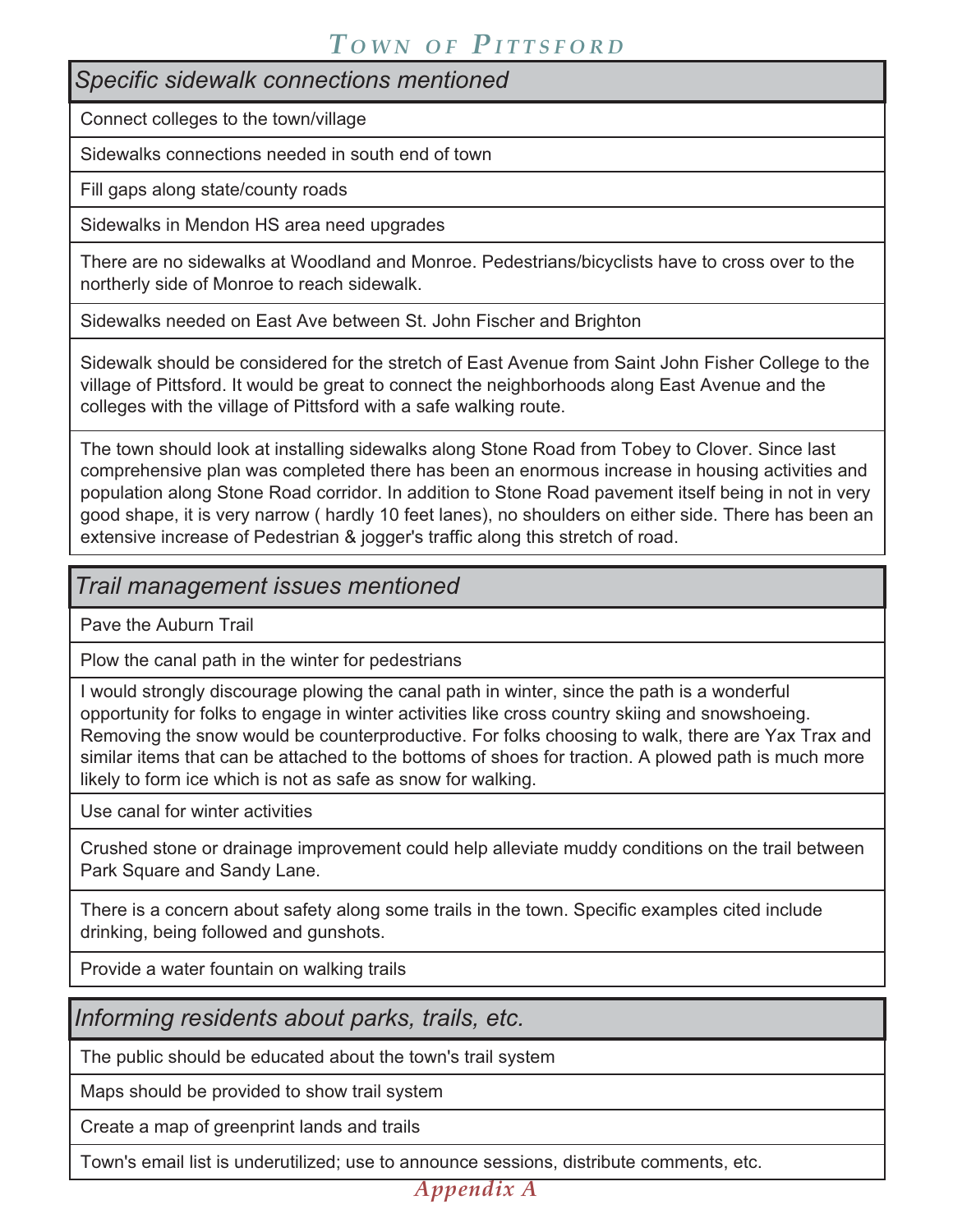*Bicycle and pedestrian amenities*

Ensure the town is pedestrian-friendly

Make roads bike-friendly

Dedicated bike trails and safe on-road bike trails needed

Bike lands needed for connectivity

Look at transportation alternatives that do not force people to rely on cars

No bus shelters on Monroe Avenue coming from the City to the Village

Provide a bike lane from Pittsford Plaza to Woodland and the village

Encourage N-S and E-W connectivity

It's easy to get around the town on bike

We visited the Eastern Shore of Maryland where there are wide bicycle lanes everywhere and a large industry catering to the cyclists Why we don't have more of that here? We live in the Autumn Woods neighborhood off of Mendon Center Road and we gladly share the road with the many cyclists we encounter but it is nerve wracking for us and for them without any bike lanes. Consider adding a bike lane from Tobey Rd all the way to the entrance of Mendon Ponds Park -it makes so much sense.

Trails in the vicinity of Stone Road between Clover and Tobey are not very user-friendly, not well maintained, lack drainage at many places. They could also be widened in certain places where it is difficult for two persons to walk along with each other. Trails are an asset to the community, however if these aren't maintained well and aren't user friendly, they can become a liability to the community.

## **OTHER COMMENTS**

*Miscellaneous*

Town does a great job of honoring its history (events, tours, etc.)

Parks, trails etc. encourage a sense of community

Use old library on 31F or resolve

Investigate recreational shared services (town-village)

Need lower speed limits on streets - safe neighborhoods - encourages kids to play

Plant more trees, whenever and wherever. Many trees have been damaged or lost over the years by ice storms and other events. Trees make great memorials for loved ones, and can be the focal point for memorial services, such as that held for the former town parks director several years ago.

The library should be a resource to patrons of all ages – especially young people. As an example, the library could do a better job accommodating the needs of youth groups, such as the technology badge requirements for the Girl Scouts. Other library systems in the region run "badge programs" for the Scouts to meet such requirements. This is especially important since the town recreation center does not offer internet access.

People want "places to gather" -- the success of the Pittsford library demonstrates this.

There is a national push for health and fitness. The town should join it.

Private fundraising by sports groups can be effective.

Allow spaces for kids to play within any new development over a certain number of homes.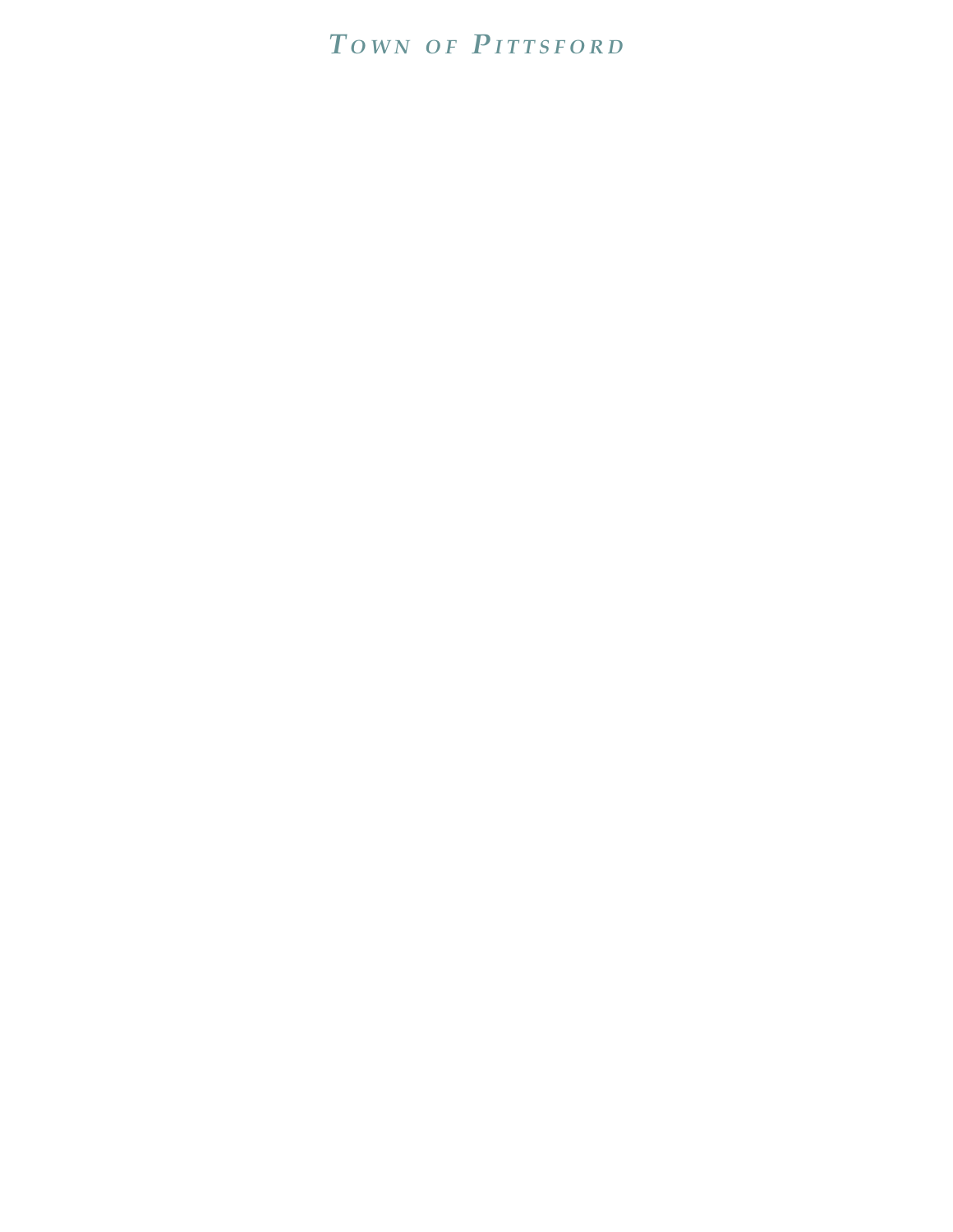**APPENDIX B: DEMOGRAPHIC AND ECONOMIC ANALYSIS**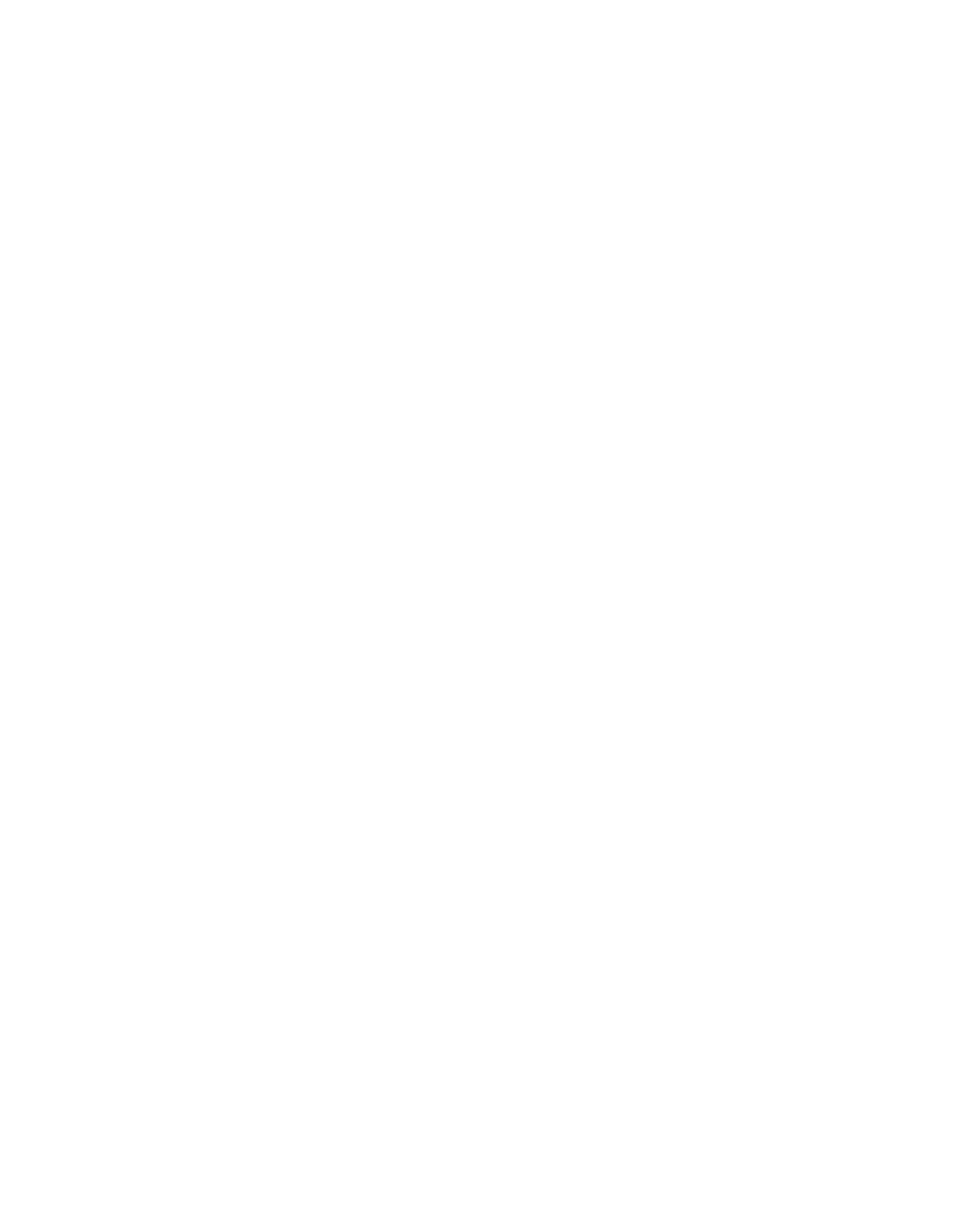#### *2009 COMPREHENSIVE PLAN UPDATE*

#### **INTRODUCTION**

The Town of Pittsford's 1995 *Comprehensive-Plan-Update* included a detailed inventory of demographic and economic data. Many of the trends that were identified at that time continue today in Pittsford. Following is a review of some of these trends and what they mean for planning Pittsford's future.

#### *Pittsford's Population is Stabilizing*

The Town of Pittsford's most intensive population growth occurred during the 1920's and the post-WWII housing boom. Between 1980 and 2000, the town's population continued to grow at a moderate pace. The most recent census estimates show a trend of decreasing population growth. Pittsford, as well as many of the suburban towns surrounding Rochester continue to experience positive population change, while the historic urban centers such as the City of Rochester and Village of Pittsford continue to experience negative growth. **Table- 1** provides more detail on population change in the Town of Pittsford, surrounding communities, and Monroe County.

|                        | Pop.<br>1980 | Pop.<br>1990 | % Change<br>1980-1990 | Pop.<br>2000 | $\%$<br><b>Change</b><br>1990-<br>2000 | Pop.<br>2007<br>(est.) | % Change<br>2000-2007<br>(est.) |
|------------------------|--------------|--------------|-----------------------|--------------|----------------------------------------|------------------------|---------------------------------|
| <b>Pittsford, Town</b> | 22,620       | 24,497       | 8%                    | 27,219       | 11%                                    | 28,278                 | 4%                              |
| Monroe County          | 702,238      | 713,968      | 2%                    | 735,343      | 3%                                     | 729,681                | $-1\%$                          |
| Pittsford (Village)    | 1,568        | 1,488        | -5%                   | 1,418        | -5%                                    | 1,321                  | -7%                             |
| City of Rochester      | 241,741      | 231,636      | $-4\%$                | 219,773      | -5%                                    | 206,759                | -6%                             |
| Town of Henrietta      | 36,134       | 36,376       | $1\%$                 | 39,028       | 7%                                     | 45,240                 | 16%                             |
| Town of Mendon         | 5,434        | 6,845        | 26%                   | 8,370        | 22%                                    | 8,735                  | 4%                              |
| Town of Brighton       | 35,776       | 34,445       | $-4\%$                | 35,588       | 3%                                     | 34,357                 | $-3%$                           |
| Town of Perinton       | 38,329       | 43,015       | 12%                   | 46,090       | 7%                                     | 45,531                 | $-1%$                           |

**Table 1: Population Change: 1980 to 2007** 

Source: U.S. Census Bureau; Census 1990 and Census 2000; American Fact Finder; and Genesee Finger Lakes Regional Planning Council 

#### *The Number of Households in Pittsford Grew while the Household Size Declined*

Between 1990 and 2000, the number of households in the Town of Pittsford increased slightly faster than the population while the average size of a household in Pittsford decreased from 2.77 people to 2.65 people. This decrease in household size may be attributed to many factors, including the town's aging population. See Table 2 for more details.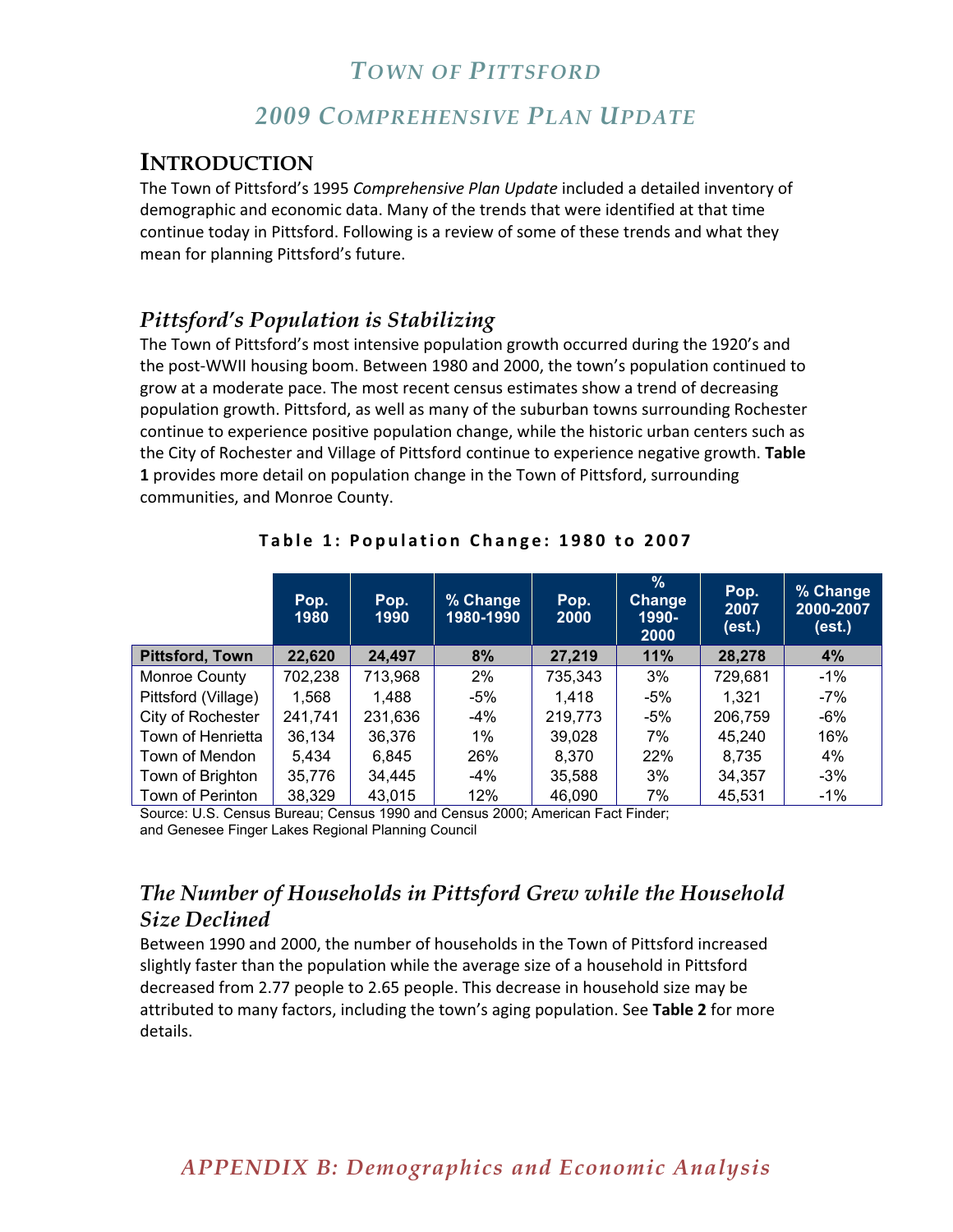## *2009 COMPREHENSIVE PLAN UPDATE*

#### **Table 2: Housing Characteristics for the Town of Pittsford**

|                               | 1990   | 2000   | % Change |
|-------------------------------|--------|--------|----------|
| <b>Population</b>             | 24,497 | 27,219 | 10.0%    |
| <b>Number of Households</b>   | 8,199  | 9,448  | 13.2%    |
| <b>Average Household Size</b> | 2 77   | 2.65   | $-4.5%$  |

Source: U.S. Census Bureau; Census 1990 and Census 2000

#### *Youth and Seniors are Important and growing Components of Pittsford's Population*

The three largest age groups to make up the Town of Pittsford's population are those under 18, between 25-44, and between 45-64. The under 18 and 45-64 groups both grew between 1990 and 2000, as well as substantial growth in the 65 and over age group. These trends illustrate the important need to provide services for youth and seniors both presently and in the future.



Source: U.S. Census Bureau; Census 1990 and Census 2000

### *Pittsford Remains a Family-friendly Town*

The town's average household size of 2.65 is higher than the national average, as well as the average in Monroe County (see **Table-3**). This reflects Pittsford's family-friendly nature.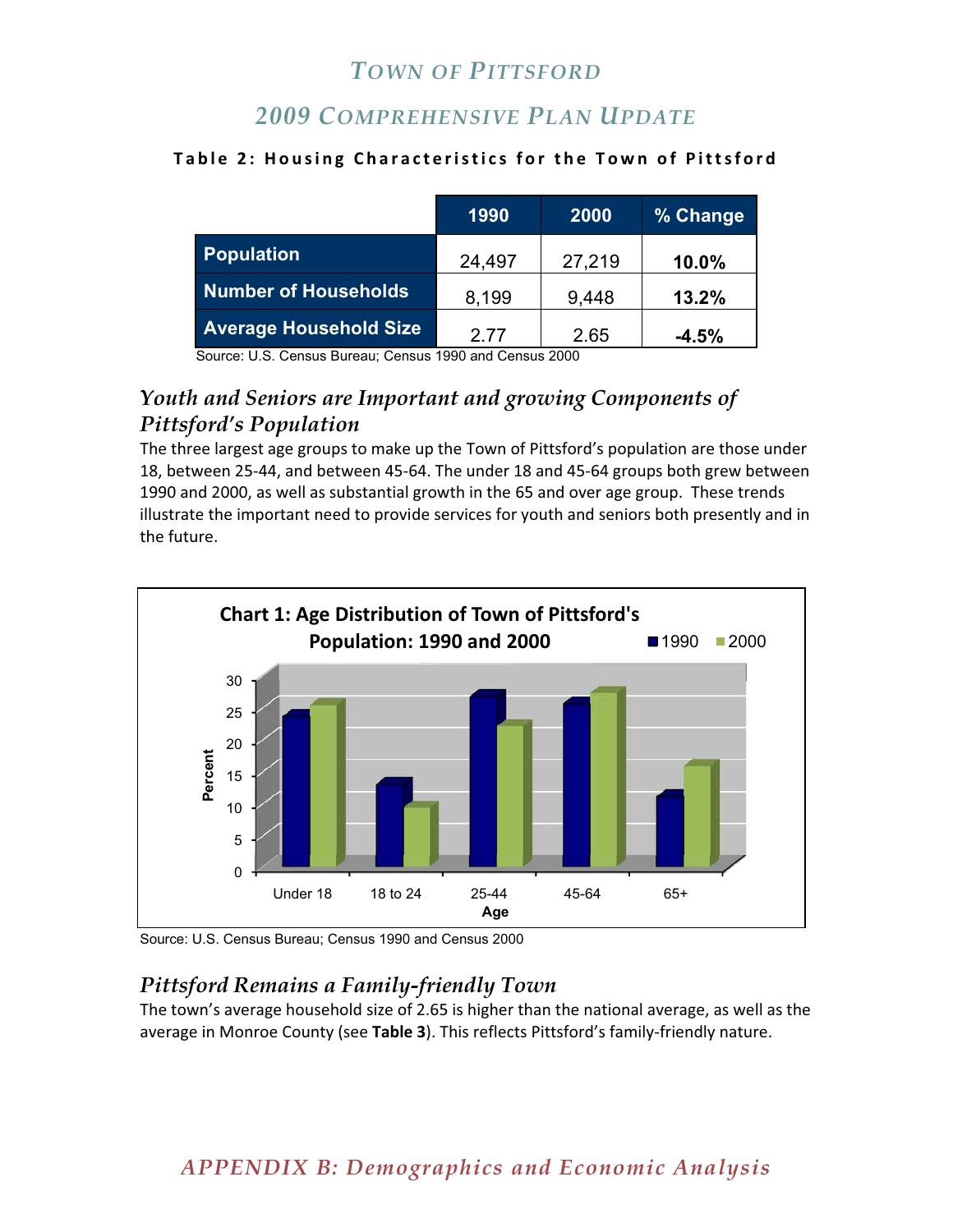### *2009 COMPREHENSIVE PLAN UPDATE*

|                                         | <b>Pittsford</b> | <b>Monroe</b><br><b>County</b> | <b>United States</b> |
|-----------------------------------------|------------------|--------------------------------|----------------------|
| <b>Housing Units</b>                    | 9,709            | 304,388                        | 115.9 million        |
| <b>Vacancy Rate</b>                     | $2.7\%$ *        | 5.9%                           | $9.0\%$              |
| <b>Average Household</b><br><b>Size</b> | 2.65             | 2 47                           | 2.59                 |

#### **Table 3: Housing Characteristics for the Town of Pittsford Compared to Monroe County, US**

Source: U.S. Census Bureau; Census 2000

#### *Construction of New Homes in Pittsford has Decreased Since the 1980s*

The majority of the housing units in the Town of Pittsford were built between the 1950s and 1990s, with a major spike in the period between 1960 and 1969. Since the time period of 1980-1989, construction of new structures has decreased substantially (see **Chart-2**). This same trend is evidenced in the decline of residential construction permits granted by the Town of Pittsford between 1980 and 2008. Chart 3 shows a steady decline in residential permits granted beginning in the late 1980s, except for one small peak between 2003 and 2004.



Source: U.S. Census Bureau; Census 2000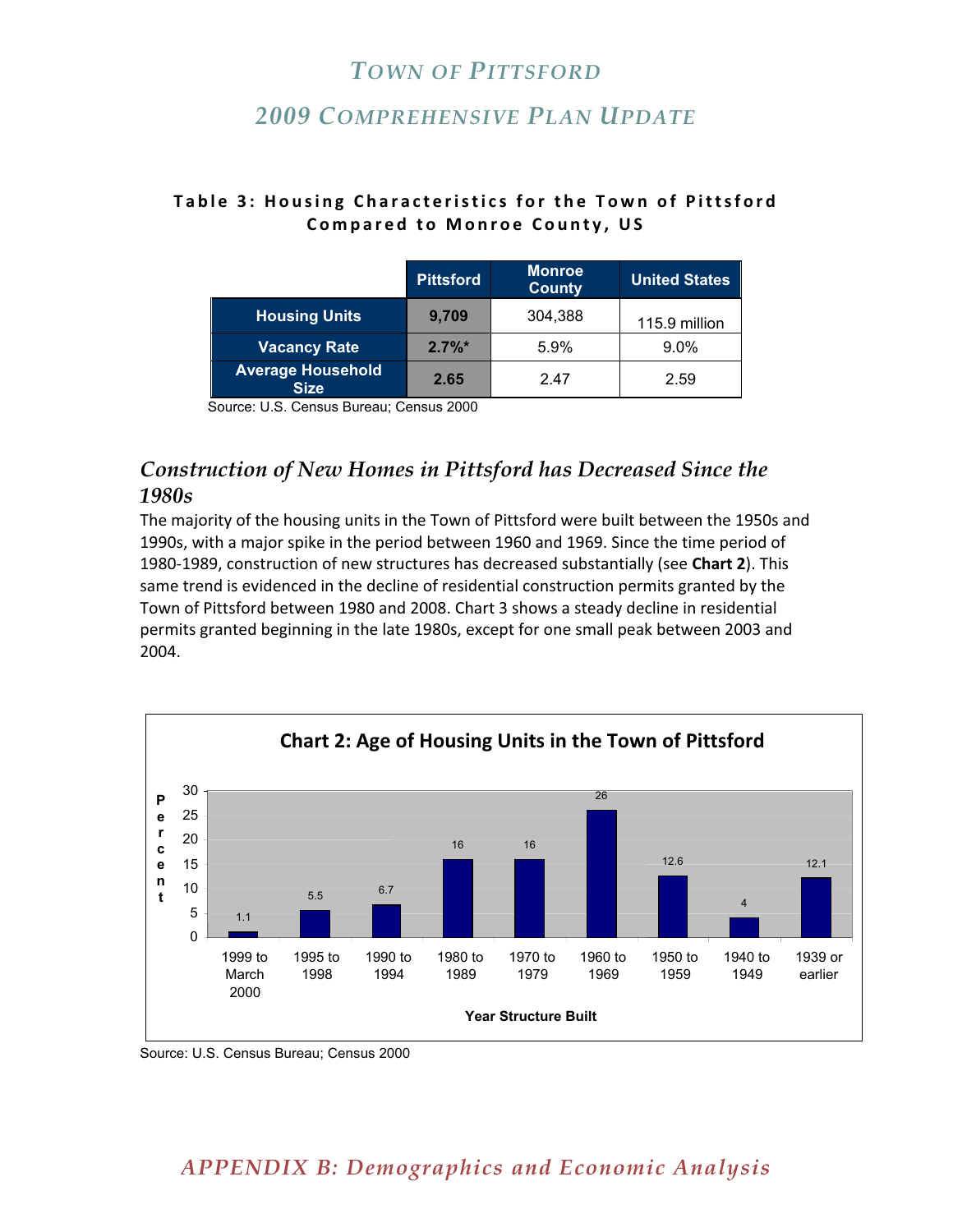#### *2009 COMPREHENSIVE PLAN UPDATE*

#### *Additions and Alterations to Existing Housing Stock are Showing a Slow but Steady Increase*

Since the mid-to late 1980s, the number of permits granted by the Town of Pittsford for residential additions and alterations has exceeded the number of permits granted for new construction (see **Chart-3**). Since 1995, permits for residential additions have, for the most part, continued to rise in a slow but steady fashion. As the Town continues to approach full build-out, new construction will continue to level off. At the same time, the town's housing stock will continue to age. More and more homeowners are expected make additions and improvements to the existing housing stock in the town.



Source: Town of Pittsford

#### *Pittsford's Home Values and Median Incomes are Some of the Highest in the Region, and They Continue to Rise*

According to census 2000 data, the median home value in the Town of Pittsford was \$183,000 - almost double that of Monroe County. The above average home values in the Town of Pittsford are a reflection of the town's higher than average household incomes, as well as the town's long-term investment in planning which has helped to create a highquality community in which people want to invest. At \$183,100 in 2000, Town of Pittsford's median household was more than double the state and national median income.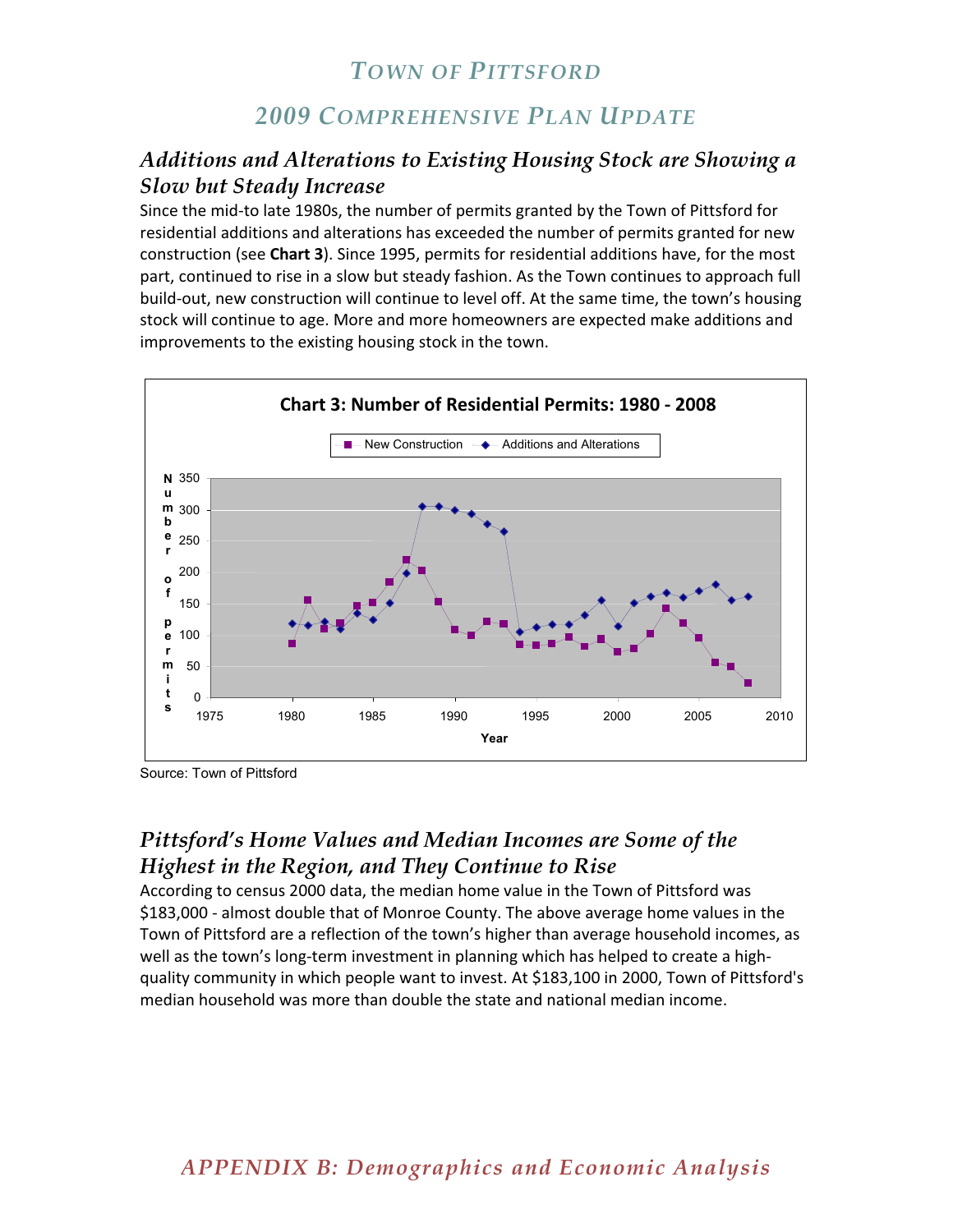## *2009 COMPREHENSIVE PLAN UPDATE*



Source: U.S. Census Bureau; Census 1990 and Census 2000



Source: U.S. Census Bureau; Census 1990 and Census 2000

#### *Pittsford's Share of Housing Rented is Low*

At 13%, the share of Pittsford's housing that is rented relatively low compared to Monroe County and other areas. The town's share of rental has remained stable at 13% in 1990 and 13.1% in 2000.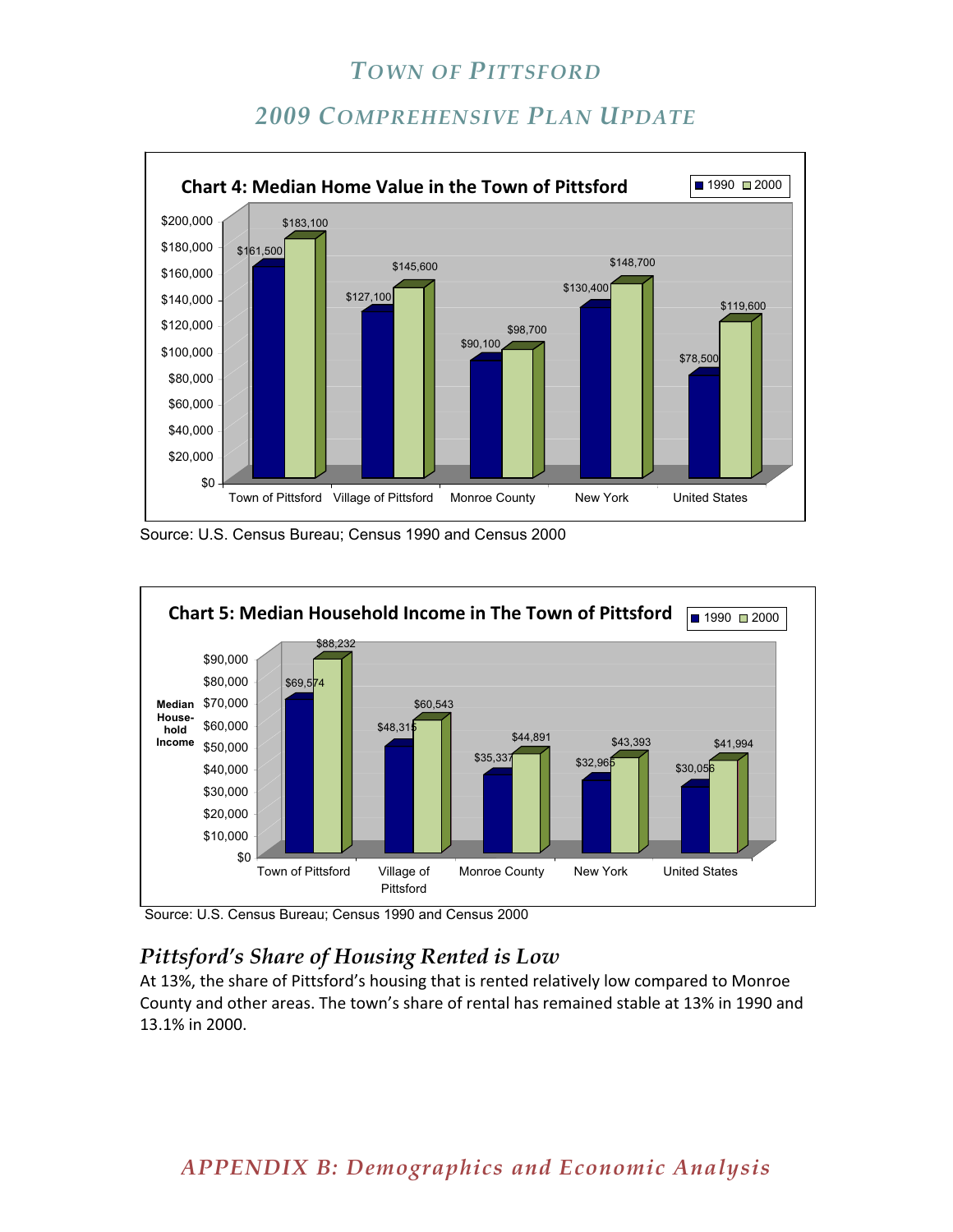## *2009 COMPREHENSIVE PLAN UPDATE*



Source: U.S. Census Bureau; Census 1990 and Census 2000

### *Employment Shift from Industrial to Health and Service Sectors*

Tables 4 and 5 identify the top 20 major employers in the Rochester Metropolitan Area in 1993 (compiled during the town's last comprehensive plan update) and 2008. These tables illustrate changes in some of the region's long-standing machining industries such as Kodak, Xerox, and Bausch & Lomb, all of which have substantially reduced the number employed between 1993 and 2008. At the same time, the educational, health and servicerelated sectors have all increased their influence in the region, with the University of Rochester/Strong Health, Wegman's, Via Health, Rochester City School District and Unity Health System at the top of the list.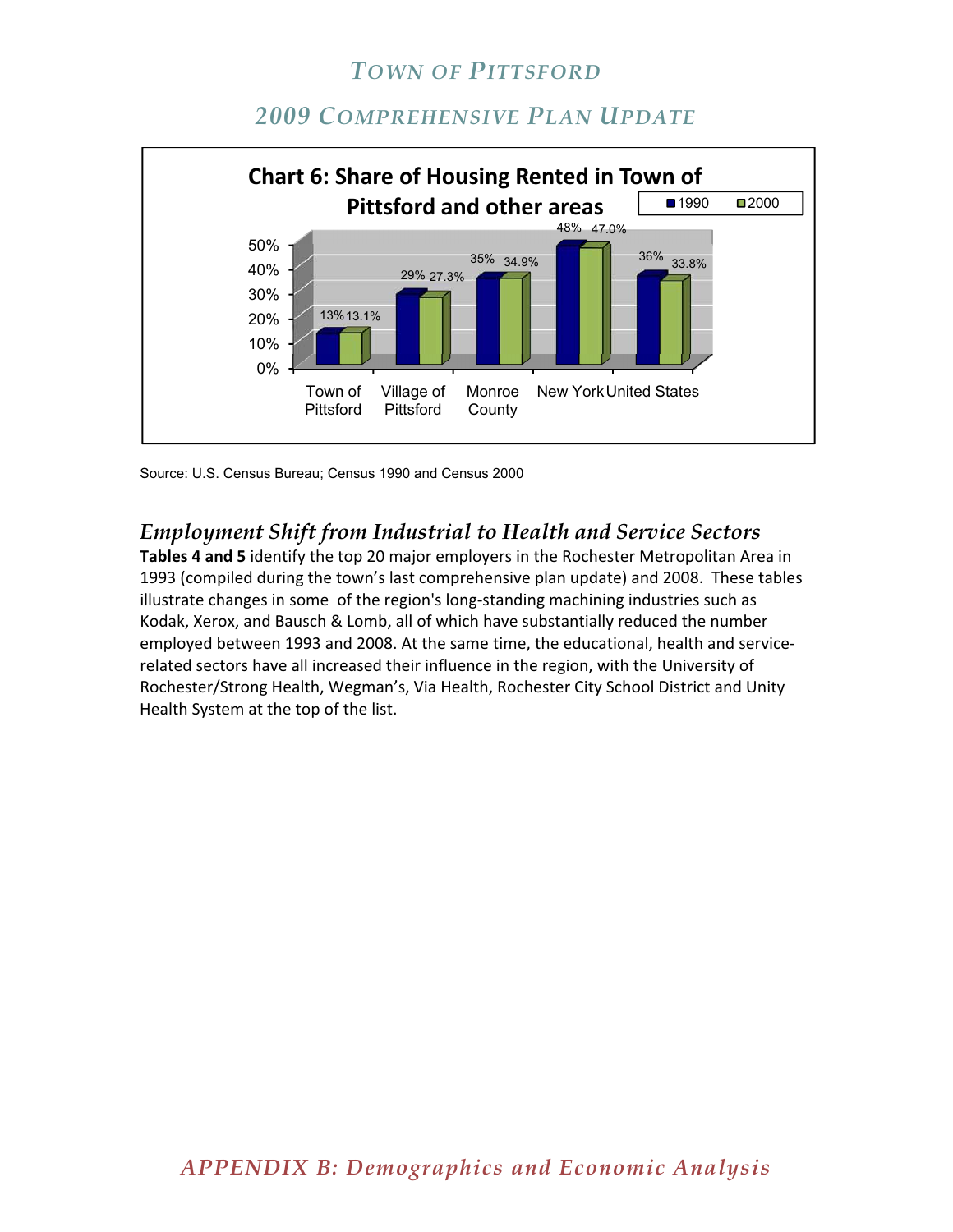## *COMPREHENSIVE PLAN UPDATE*

#### **Table-4:-Major-Employers-in-the-Greater-Rochester-Area,1993**

|    | <b>Company Name</b>               | <b>Number</b><br><b>Employed</b> |
|----|-----------------------------------|----------------------------------|
| 1  | Eastman Kodak Company             | 36,800                           |
| 2  | <b>Xerox Corporation</b>          | 14,000                           |
| 3  | University of Rochester           | 8,747                            |
| 4  | <b>Wegmans Markets</b>            | 4,717                            |
| 5  | Bausch & Lomb                     | 4,300                            |
| 6  | AC Rochester (GM)                 | 4,000                            |
| 7  | <b>ITT Automotive</b>             | 3,373                            |
| 8  | Rochester Gas & Electric          | 2,647                            |
| 9  | Rochester Telephone               | 2,439                            |
| 10 | Chase Manhattan                   | 2,350                            |
| 11 | <b>Mobil Chemical</b>             | 2,334                            |
| 12 | Rochester Institute of Technology | 2,286                            |
| 13 | Rochester General Hospital        | 2,209                            |
| 14 | Genesee Hospital                  | 1,850                            |
| 15 | <b>Goulds Pumps</b>               | 1,516                            |
| 16 | Park Ridge Health Systems         | 1,326                            |
| 17 | Harris R.F. Communications        | 1,285                            |
| 18 | <b>Blue Cross/Blue Shield</b>     | 1,228                            |
| 19 | St. Mary's Hospital               | 1,178                            |
| 20 | Walmart                           | 1,125                            |

Source: Town of Pittsford Comprehensive Plan Update, 1995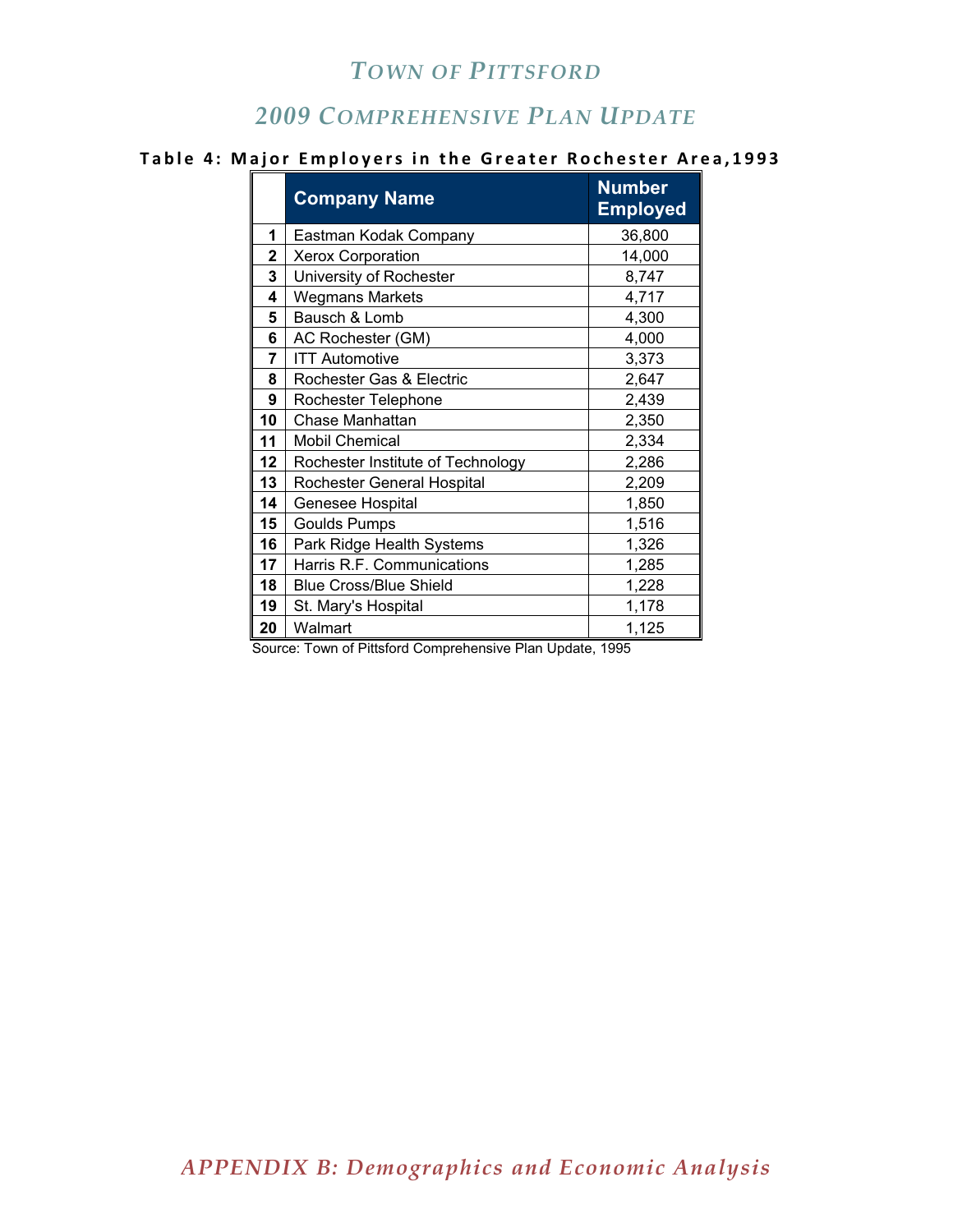## *COMPREHENSIVE PLAN UPDATE*

#### **Table 5: Major Employers in the Greater Rochester Area,2008**

|                         | <b>Company Name</b>                   | <b>Number</b><br><b>Employed</b> |
|-------------------------|---------------------------------------|----------------------------------|
| 1                       | University of Rochester/Strong Health | 18,671                           |
| $\overline{\mathbf{2}}$ | Wegmans Food Markets Inc.             | 13,683                           |
| 3                       | Eastman Kodak Co.                     | 9,200                            |
| 4                       | Xerox Corp.                           | 7,636                            |
| 5                       | ViaHealth                             | 7,005                            |
| 6                       | Rochester City School District        | 6,220                            |
| 7                       | Unity Health System                   | 5,222                            |
| 8                       | Monroe County                         | 4,880                            |
| 9                       | Lifetime Healthcare Cos.              | 3,649                            |
| 10                      | City of Rochester                     | 3,500                            |
| 11                      | Rochester Institute of Technology     | 3,435                            |
| 12                      | Paychex Inc.                          | 3,115                            |
| 13                      | <b>ITT</b> Industries Inc.            | 2,845                            |
| 14                      | <b>Greece Central School District</b> | 2,561                            |
|                         | Harris Corp. RF Communications        |                                  |
| 15                      | Division                              | 2,200                            |
| 16                      | <b>Hillside Family of Agencies</b>    | 2,200                            |
| 17                      | Monroe #1 BOCES                       | 1,755                            |
| 18                      | Bausch & Lomb Inc.                    | 1,700                            |
| 19                      | Delphi Corp.                          | 1,685                            |
| 20                      | <b>Monroe Community College</b>       | 1,683                            |

Source: Greater Rochester Enterprise;

http://www.rochesterbiz.com/Business/Information/Lists.aspx